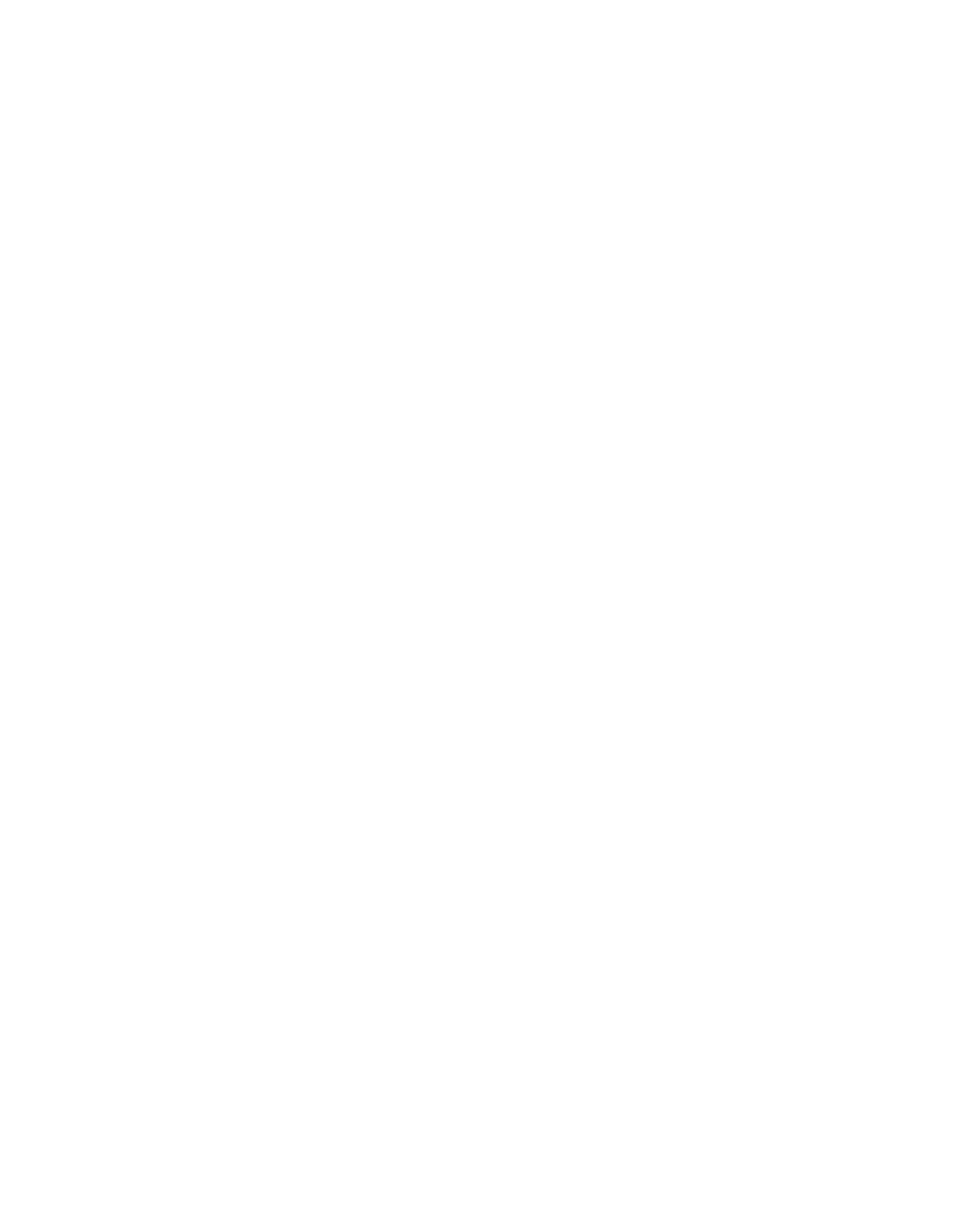# **TABLE OF CONTENTS**

| Part I: Using Historical Mobility Maps as Documentation and Tracing Tools for Separated |  |
|-----------------------------------------------------------------------------------------|--|
|                                                                                         |  |
|                                                                                         |  |
|                                                                                         |  |
|                                                                                         |  |
|                                                                                         |  |
|                                                                                         |  |
|                                                                                         |  |
|                                                                                         |  |
| Part II: Using Mobility Mapping and Flow Diagrams in Social                             |  |
|                                                                                         |  |
|                                                                                         |  |
|                                                                                         |  |
|                                                                                         |  |
| Mobility Maps and Flow Diagrams Versus Questionnaire-Based Interviews15                 |  |
|                                                                                         |  |
|                                                                                         |  |
|                                                                                         |  |
|                                                                                         |  |
|                                                                                         |  |
|                                                                                         |  |
| Appendix C: Rapid Review of Historical Mobility Maps Effectiveness in Discovering New   |  |
| Appendix D: Mobility Maps: A Tool to Identify Foster Families for Adolescents31         |  |
|                                                                                         |  |

Page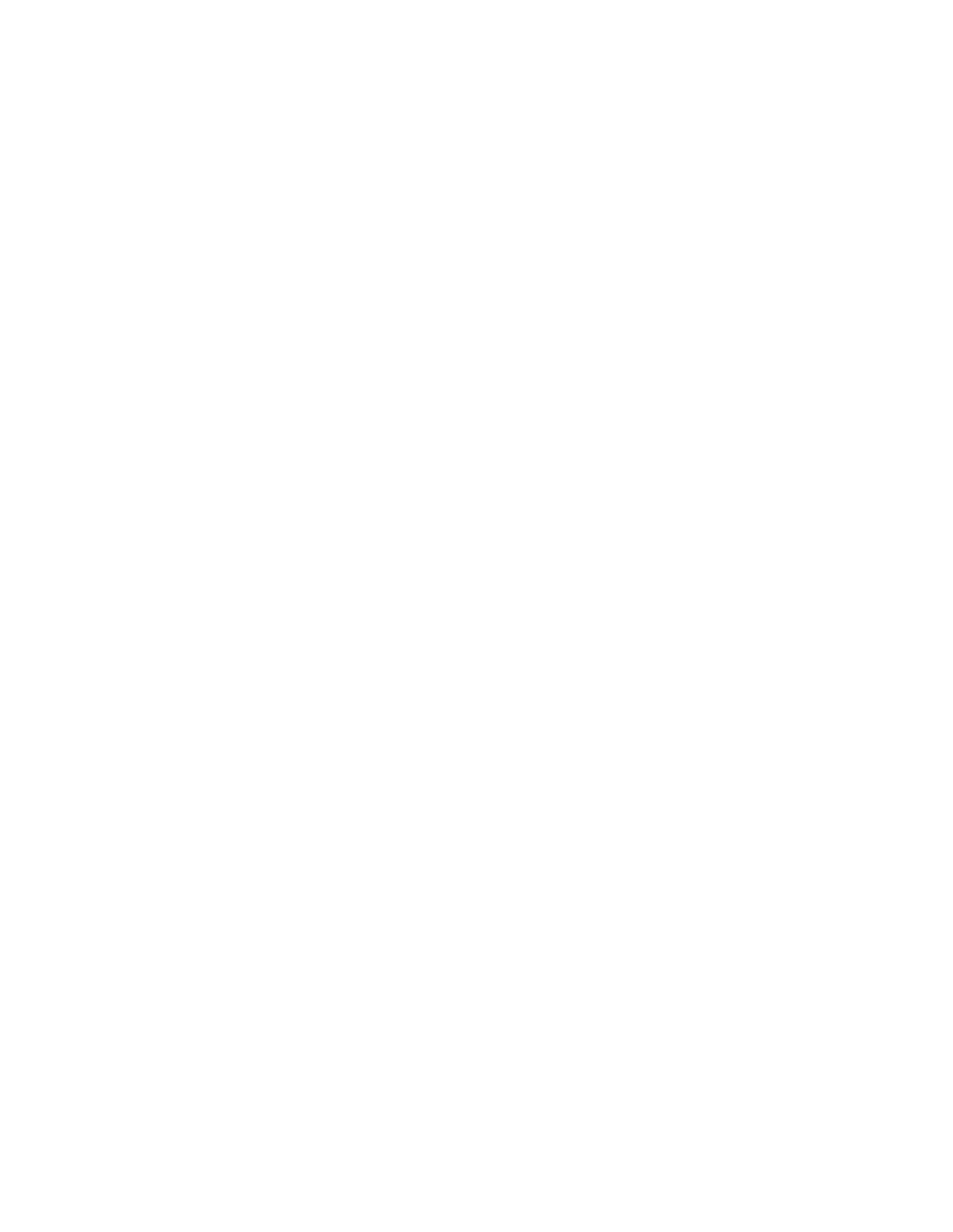# **OVERVIEW**

In the past decade, child welfare practitioners have adapted Participatory Learning and Action (PLA) tools and techniques to address a wide range of issues relevant to children in difficult circumstances. New approaches—specifically, the adaptation of mobility mapping and flow diagrams for family tracing and social reintegration work—developed by the Unaccompanied Children Reunification and Reintegration Program of the International Rescue Committee– Rwanda (IRC-Rwanda), are presented here. IRC-Rwanda's shift from traditional social science methodologies (such as interviews and questionnaires) toward a more participatory, actionoriented approach revolutionized its fieldwork. The adapted PLA tools have helped the IRC-Rwanda staff reunite more than 600 children, previously living in institutions, with their families and have enabled the children to integrate into those households. Previously, tracing on behalf of separated children had been impossible because of inadequate information.

This document contains two parts:

- Using Historical Mobility Maps as Documentation and Tracing Tools for Separated Children
- Using Mobility Mapping and Flow Diagrams in Social Reintegration Work with Separated and Orphaned Children

Part I presents IRC-Rwanda's adaptation of the historical mobility map as a special documentation tool for "hard-to-trace" children that helps provide information about their lives prior to separation. Part II builds on the first by discussing mobility maps and flow diagrams as family assessment tools for use in reintegrating separated children into households.

The circumstances of a separated child affect whether the methods described in either or both parts of this document may be useful to a field-worker. The methods described in the first part have been instrumental in the successful tracing of immediate family members or other relatives of separated children. Research findings that support the usefulness of drawing to facilitate recall among younger children are also presented. Methods presented in the second part have facilitated the reintegration of children into households in an impoverished environment. IRC-Rwanda is also using these tools in its pilot efforts to reintegrate street children with their families.

Mobility maps and flow charts can be used by experienced and novice practitioners who deal with children in difficult circumstances. Concrete examples and simple step-by-step instructions are provided in both parts of this document. The author hopes that the presentation and use of these tools will spur further innovations in work with marginalized children.

Participatory Learning and Action is an evolving approach to local empowerment through the "full participation of the people in the processes of learning about their needs and opportunities, and in the action required to address them."<sup>1</sup> As an outgrowth of Participatory Rural Appraisal (PRA), PLA is grounded in the belief that people have the ability and responsibility to acquire

 $\overline{a}$ 

<sup>1</sup> *PLA Notes*, no. 25 (February 1996): i.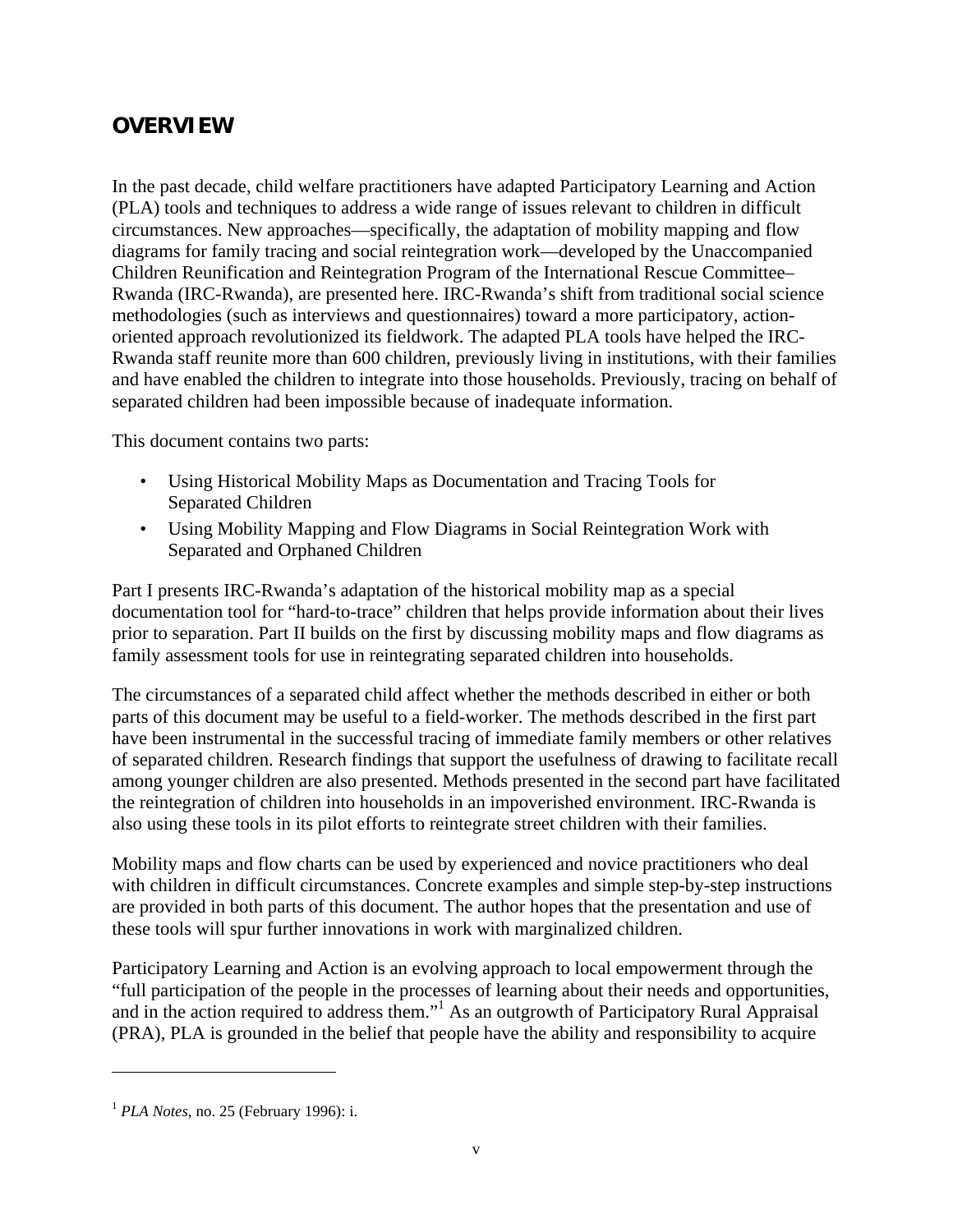the knowledge and to devise solutions to the problems that most affect their lives. To this end, PLA provides a set of tools to facilitate unbiased, qualitative information-gathering, reflection, analysis, and decision making for a variety of purposes, including social research, an "integrated vision of community action," and community mobilization. As a result, PLA tools help communities develop well-informed plans and carry out, monitor, and evaluate their efforts.

Flexible, dynamic, and empowering, PLA tools inspire innovation and creativity. An expansive and ever growing "tool box" enables local people to use most PLA techniques to "visualize" their ideas through diagrams, maps, and drawing. Visualizations of social processes are important for generating discussion, new perspectives for insiders and outsiders, and innovative local action. The visual approach and open communication permit the participation of illiterate and literate community members, the old and young alike, individuals, and small and large interest groups. Because of their inclusiveness and ability to stimulate discussion and new perspectives, PLA tools help generate community consensus. (Appendix A includes a list of PLA resource documents).

Since the adoption of the International Convention on the Rights of the Child in 1989, child welfare practitioners have experimented with and adapted numerous PLA tools in their work with children. *PLA Notes 25: Special Issue on Children's Participation* provides several examples of participatory work with street and community children, and it explores children's experiences in the health sector, civil society, and economic development.<sup>2</sup> PLA has also been widely introduced to HIV/AIDS prevention work with youth and as a means to promote children's rights.

With funding from the Displaced Children and Orphans Fund (DCOF), in 2000–01 the IRC-Rwanda adapted two PLA tools, the mobility map and the flow diagram, for use in its unaccompanied children's program. Mobility maps, often drawn on paper or constructed on the ground using locally available material, are used to indicate common destinations that particular community members visit. IRC-Rwanda has used mobility maps with separated children and with family members of institutionalized children to obtain information about social relationships, economic and social activities, and memories associated with different places. Similarly, flow diagrams are used to explore supportive relationships by outlining a family's social safety net through exhaustive questioning about who family members approach when problems arise. Those tools have played a crucial role in helping IRC-Rwanda trace children's families and in helping separated children reintegrate into families.

 $\overline{a}$ 

<sup>&</sup>lt;sup>2</sup> This and other issues of *PLA Notes* can be purchased at <http://www.earthprint.com/show.htm>.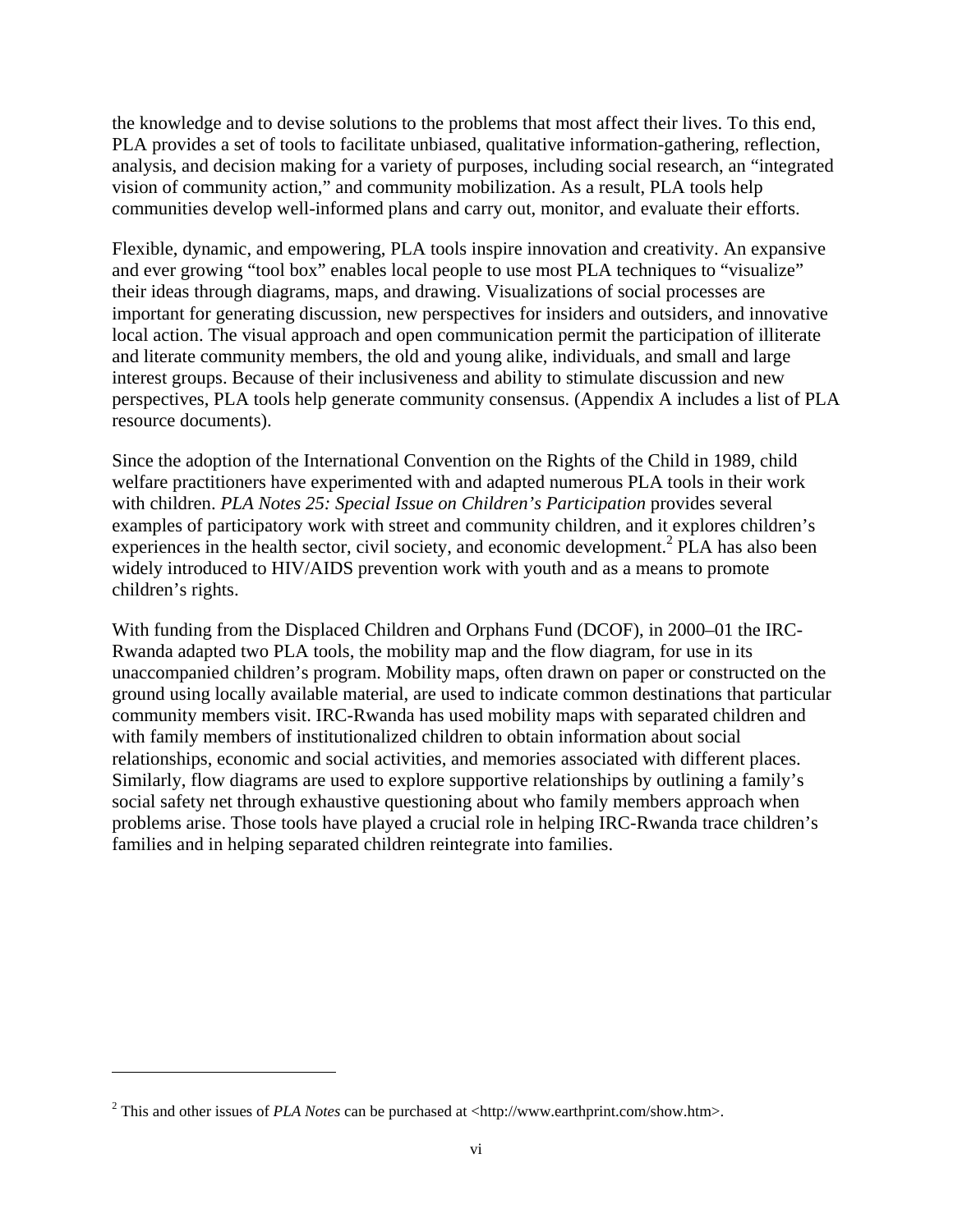# **PART I: USING HISTORICAL MOBILITY MAPS AS DOCUMENTATION AND TRACING TOOLS FOR SEPARATED CHILDREN**

Experience since the Second World War suggests that in an armed conflict typically 1 percent to  $5$  percent of all directly affected children are separated from their families.<sup>3</sup> With the assistance of a well-managed family tracing operation, most separated children can be reunified with their immediate family or relatives in the early stages of an emergency. Over the past decade, the international community has learned a great deal about how to organize family tracing efforts for separated children. Guidelines have been adopted, standard approaches agreed upon, and best practices identified. (Appendix A includes a list of key resources.) In the field, that progress has translated into concrete results. In the Great Lakes during the 1994 Rwandan genocide and related conflicts, more than 56,000 children were reunified.<sup>4</sup> In Sierra Leone, more than 6,900 separated children have returned home since 1999.<sup>5</sup>

Despite such impressive results, it is inevitable that some separated children will not be traced, particularly if they are too young to provide sufficient information about their identity or home. Ideally, once a child in that situation has been identified, immediate efforts should be made to collect information from other people in the vicinity in the hope that they may offer clues that could lead to the child's reunification. Unfortunately, such effort is sometimes either unsuccessful or just not done, resulting in difficult and costly tracing efforts, institutionalization, or an alternative solution such as fostering. In order to maximize the opportunity for each child to grow up in her or his own family, an urgent need exists to evaluate, reflect, and develop new ways to prevent separation, and to shorten the time needed for reunification. In this spirit, valuable lessons of postwar Rwanda are presented for application in future emergencies and deinstitutionalization efforts.

DCOF is strongly committed to reestablishing and maintaining the connection between children and their families. DCOF provided support for tracing and family reunification (in addition to other services) in Rwanda since 1994 and in Sierra Leone since 1998. Reports and publications of DCOF are available at <http://www.displacedchildrenandorphansfund.org/>.

### **The Rwandan Context**

 $\overline{a}$ 

The 1994 genocide, population displacements, and armed conflict in Rwanda separated from their families or orphaned a vast number of children. One immediate response was to establish children's centers to accommodate children without family care. Already-established orphanages were expanded, and many new centers were built. In a parallel effort, a network of

<sup>3</sup> See, for example, E. Ressler, N. Boothby, and D. Steinbock, *Unaccompanied Children: Care and Protection in Wars, Natural Disasters, and Refugee Movements* (New York and Oxford: Oxford University Press, 1988). 4

<sup>&</sup>lt;sup>4</sup> M. Merkelbach, "Reunified Children Separated from Their Families after the Rwandan Crisis of 1994: The Relative Value of a Central Database," *International Review of the Red Cross*, no. 838 (June 30, 2000): 351–67. 5

<sup>&</sup>lt;sup>5</sup> Source: Secretariat, Ministry of Social Welfare, Sierra Leone.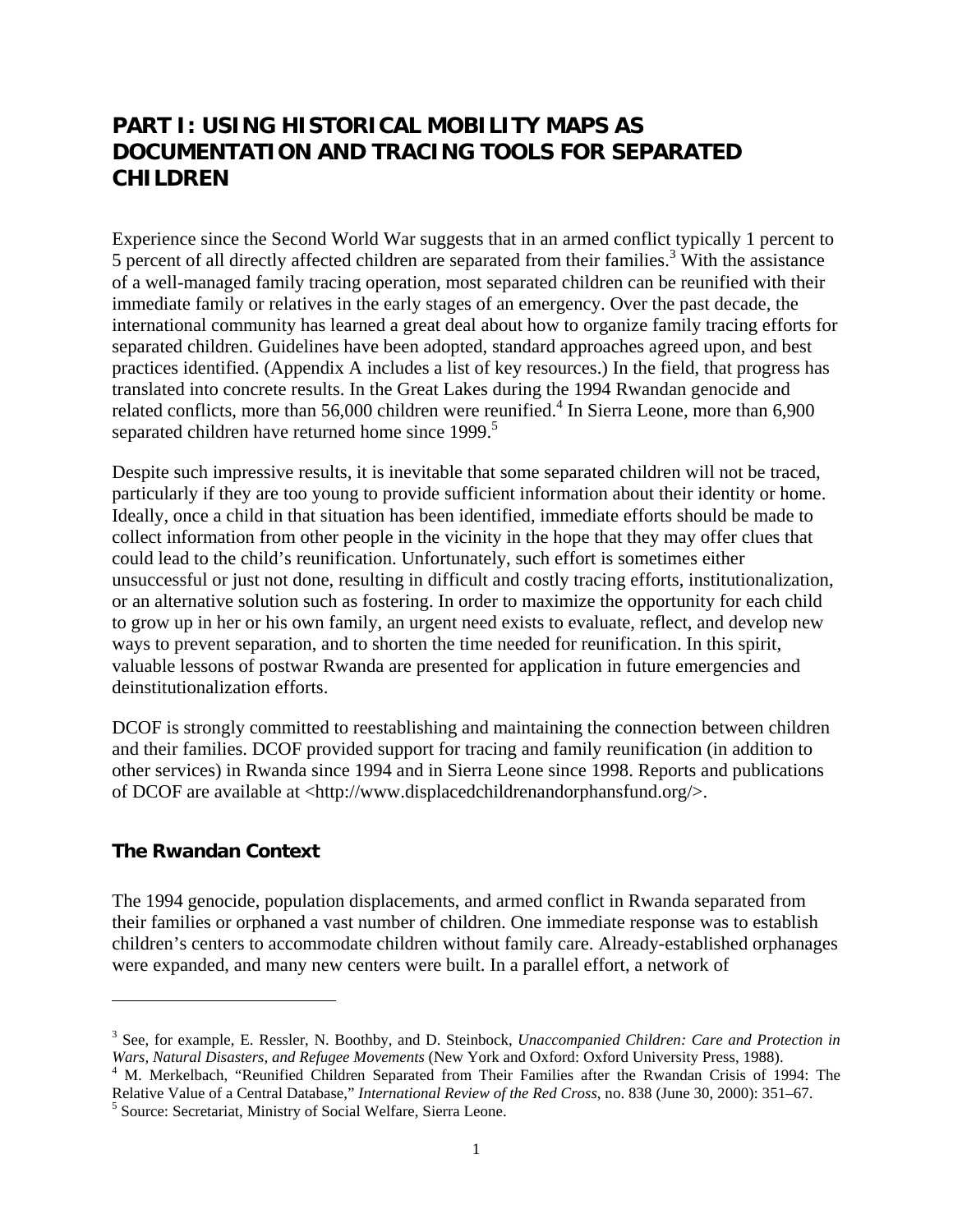documentation and tracing services was developed, which eventually enabled many of those children to reunite with members of their immediate family or other relatives.

In the first 4 years following the 1994 genocide, more than a dozen international nongovernmental organizations (NGOs) participated in tracing work, with millions of dollars of funding support. The NGOs divided their work regionally, maximizing results and resources. However, in-country tracing activities dramatically decreased following the 1996–97 repatriations. With more than 56,000 children reunified with their families and a significant drop in the number of children in institutional care, the pool of traceable children declined.

In 1997, after the mass return of Rwandan refugees from the Democratic Republic of the Congo and Tanzania, approximately 14,000 children were living in 86 children's centers in Rwanda. By the end of 1999, the major child tracing programs in Rwanda had been phased out and closed. As of May 2000, about 3,600 children were living in the remaining 33 centers. Documentation, tracing, and other efforts had led to the closing of children's centers and the return of children to their families and communities.

Some of the children remaining in centers were considered untraceable, primarily because they had been separated when they were very young and were therefore unable to provide much information about who they were and where they had come from. A larger number were considered socioeconomic cases—children who knew where family members lived, but who were prevented from reunification by the family's poverty. Tracing work was generally perceived by the government, United Nations organizations, and agencies working with separated children as a closed chapter in Rwanda, and agencies shifted their attention and resources into other development and child welfare work.

During the Rwandan emergency, people who worked with separated children learned a great deal. New approaches such

#### **Breakthrough in Rwamagana**

IRC-Rwanda's conviction that more could be done for the untraceable children grew out of its experience in 1999, when it was asked by the Government of Rwanda to find care arrangements for the 144 children in the Fred Rwigema Transit Center in Rwamagana and to close the center. The majority of the children had been in care for at least a year, many for much longer, and they were considered difficult to trace or place. Thirty percent of the children were classified as untraceable or closed cases and had been enrolled as candidates for foster care. IRC-Rwanda adopted new strategies, and within a year, 90 percent of these children were reunified with either a parent or a relative. Recognizing the implications of this work for other children in institutional care in the country, the government requested IRC-Rwanda to replicate and expand this work to other centers.

as mass tracing and a multiagency tracing network enabled tens of thousands of children to be reunited. In addition, lessons were learned about preventing separations during large population movements. It was also recognized, not for the first time, that when special centers are established to accommodate separated children, families under extreme economic pressure send children to present themselves as unaccompanied as a way to obtain assistance and cope with family poverty.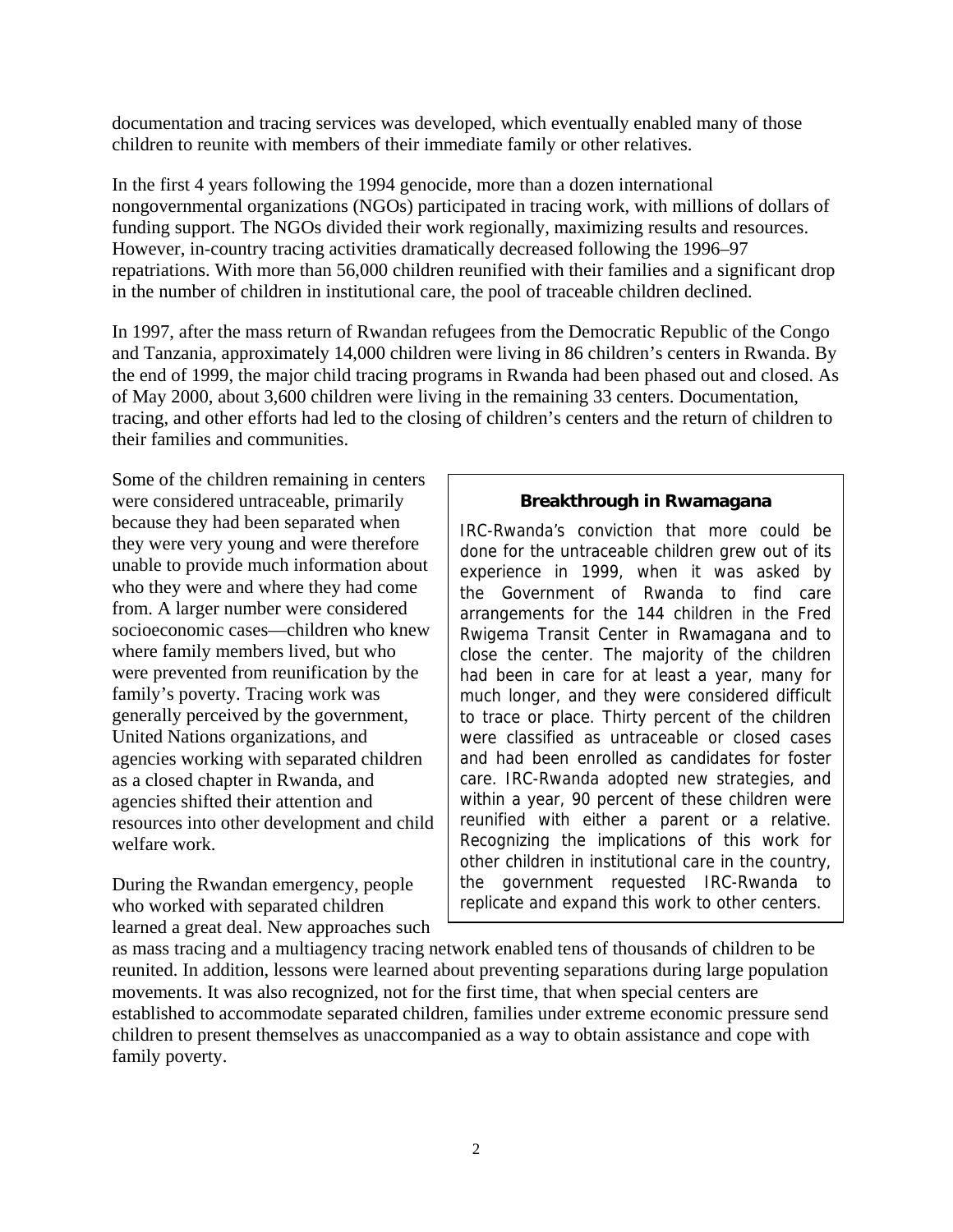In the quiet aftermath of the Rwandan crisis, after the lead agencies for tracing families of separated children had closed shop and donors had shifted their funding to other countries, new and important lessons about family tracing emerged from the work of IRC-Rwanda. The IRC-Rwanda team recognized that if it was to succeed in finding family members for untraceable children, new and better ways to document those children had to be developed. Historical mobility mapping proved to be a valuable tool for obtaining information that children were not otherwise able to provide. Other elements of IRC-Rwanda's successful tracing efforts included adopting a more aggressive tracing approach, engaging in more targeted fieldwork for difficult cases, and expanding the use of radio tracing (a previously underused strategy in Rwanda).

IRC-Rwanda demonstrated that many children considered to be untraceable could be reunified with family members through innovative documentation techniques and aggressive tracing strategies. From 1999 to 2002, IRC-Rwanda was able to reunify more than 180 untraceable children and 370 children who were living in centers primarily for economic reasons. Its work was limited to only a few of the remaining centers, but with support from DCOF, it is continuing its work and expanding to other centers. $6$ 

## **Documenting Difficult Tracing Cases**

 $\overline{a}$ 

Standard documentation techniques rely heavily on "talk" interviews. Once a child has been identified, he or she is interviewed by a trained social worker, who records information on a standard documentation form. This kind of interview, which typically takes 30 to 60 minutes, aims to solicit general information on the child and family (such as name, age, nationality, place of origin, details of the separation, information on the child's current placement and care, and the child's wishes and plans). Such information can be used for mass tracing (where large community meetings are held and names of separated children and family members being sought are read) or in case-specific active field tracing efforts.

Although older children can often provide key tracing information, children who are young, traumatized, or mentally handicapped many times cannot. A variety of strategies was developed to document these children and to carry out tracing on their behalf. Secondary sources are interviewed for information on the child's separation and previous life; photographs are used for photo tracing; and "reminiscent" techniques, such as photo books, games, and drawings, are used as "memory joggers." As in detective work, each new clue can be scrutinized and each lead pursued, but effective documentation for children "without an address" remains one of the biggest challenges of the tracing process.

In 2000, faced with a large number of difficult tracing cases, IRC-Rwanda piloted a new tool, the historical mobility map, to complement or provide an alternative to standard documentation interviews. This mobility mapping allowed social workers to break through seemingly insurmountable information barriers with many untraceable children. In 58 percent of the cases

<sup>&</sup>lt;sup>6</sup> IRC-Rwanda also traced the families and reunified more than 150 children from Congo Brazzaville. The latter effort required videotaped messages from family members and other alternative strategies to combat the high level of propaganda and misinformation by Hutu extremists about the risks of repatriation.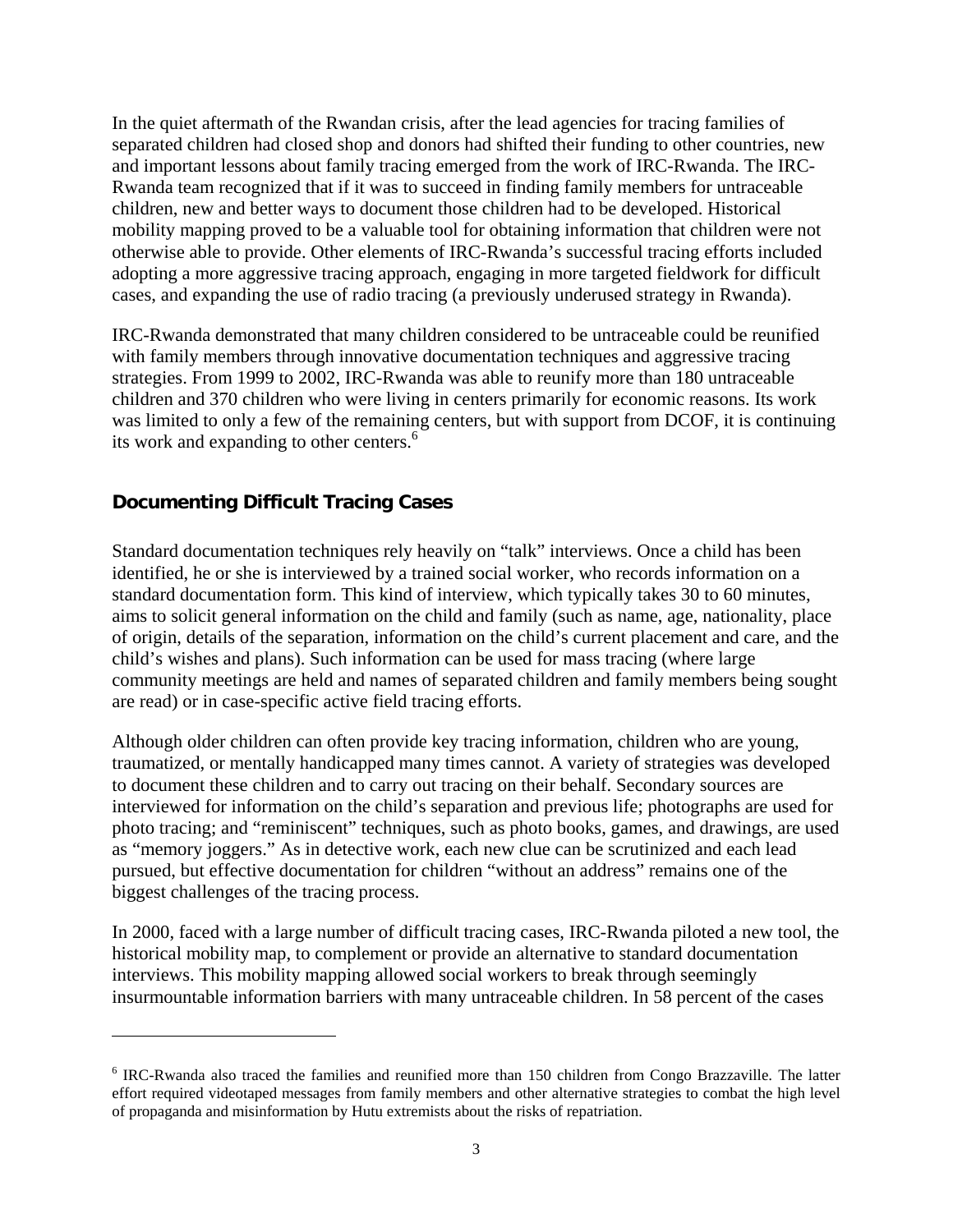in which mobility mapping was used, a significant new piece of relevant tracing information was discovered, and several children were successfully traced. (Appendix C includes examples of the results in some randomly selected cases.) Even at this late date, historical mobility mapping could be used on a much wider scale for children who remain separated in Rwanda.

## A Case Study: Jean's Story

 $\overline{a}$ 

Jean does not remember all the details of his separation.<sup>7</sup> Only 4 years old at the time, he talks about the gunfire, fear, and chaos. He can provide few details about how he lost his brothers in the crowds fleeing Rwanda for Congo or how in the forest, days later, a Congolese stranger offered him refuge with his family. Jean stayed there for 5 years, helping with daily chores, until another man in a four-wheel drive vehicle came to take him back to Rwanda. The man worked for the International Committee of the Red Cross (ICRC), and he had identified Jean and other unaccompanied Rwandan children for repatriation. In 1999, Jean returned to a country he barely knew and was placed in a large children's center, but finding his family proved difficult. Like so many children who are separated at a young age, Jean was not able to provide much information about his home and family. He knew his grandfather's and brothers' names and that they lived near the lake in Kibuye, but such information remained too general for tracing purposes. For that reason, ICRC selected Jean for its photo-tracing program. A booklet with Jean's picture, along with pictures of 180 other children "without address," was widely distributed in early 2000, but there was no response.

In December 2000, Food for the Hungry (FHI), another agency with an impressive record in radio tracing, took up Jean's case. Relying on his physical description and limited family information, FHI aired a basic announcement, but no family members came forward. With his prospects dimming, it appeared that Jean was destined to be fostered, if lucky, or to grow up in a children's center.

In September 2001, IRC-Rwanda began to work in the center where Jean lived and offered him one last chance to find his family. Jean was asked to draw a picture of his old house and neighborhood. With colored pencils and paper, he drew a very simple map showing his home, a nearby river, and a road. (See Figure 1.) Although Jean had been unable to respond to questions during standard interviews, he was able to draw his home and its surroundings. His picture prompted discussion, and he began to provide new details about his life before separation. Jean talked about his grandfather's cows, the rocky terrain where he lived, and the avocado trees by the side of his house.

 $<sup>7</sup>$  In the interest of confidentiality, children's names have been changed in this document.</sup>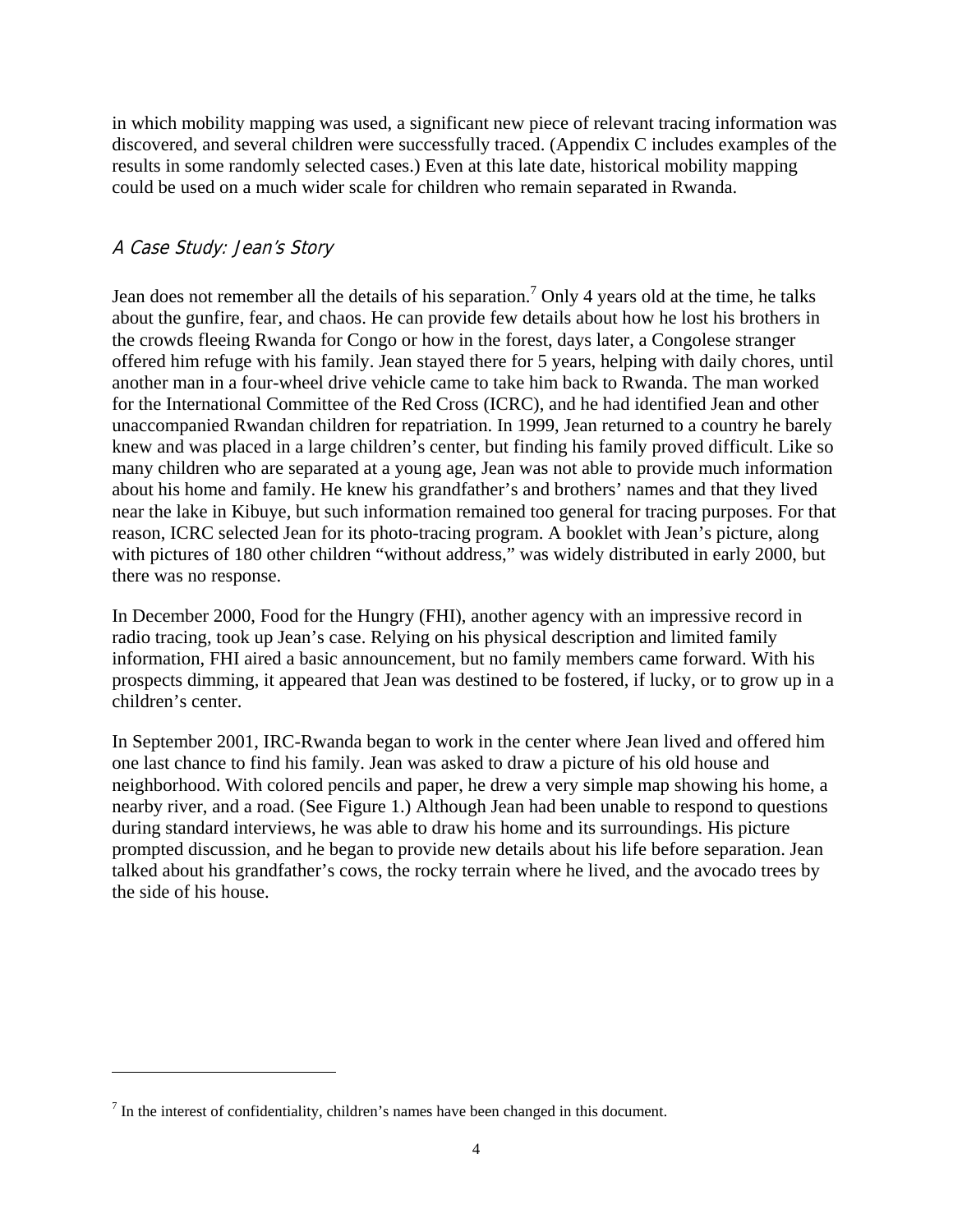

Figure 1. Jean's drawing of his home and neighborhood.

Recognizing this new information as significant, the IRC-Rwanda caseworker immediately sent Jean's picture and documentation to the field for tracing. Guided by those simple but critical new clues, the field-worker began searching for local tributaries and popular watering holes for cattle. Only one location matched the description in Jean's map. Following that lead, the caseworker went to the river and began questioning livestock owners and passersby. Within 1 day, Jean's family was found!

Now 12, Jean lives happily with his grandfather and siblings, all of whom thought he was dead. He does not talk about his experience in Congo but will share his enthusiasm for his new fishing skills. Just as he did before the war, Jean visits the old watering hole often. That memorable place and one simple drawing opened the door to Jean's return home and separated his future from that of the thousands of other children still living in institutional care in Rwanda.

Another case study and map are found in Appendix B.

## **Historical Mobility Maps**

A historical mobility map is a child's mental picture of his or her life before separation translated onto paper. The "mobility" dimension comes into play by asking a child to show in the picture places where he or she used to go. Although the actual drawing can be used to identify and decipher tracing clues, the map's primary purpose is to stimulate the child's memory and generate discussion between the child and a tracing worker. Using the map, a tracing worker can explore diverse topics, and, in many cases, draw out information useful for radio tracing and active field tracing. Maps often reveal a child's daily tasks (chores and play) and significant relationships, as well as distinctive local features, structures, or geographic characteristics. They can reveal nicknames, places frequently visited, and favorite memories. Even when the information revealed does not lead to reunification, it can provide children with knowledge about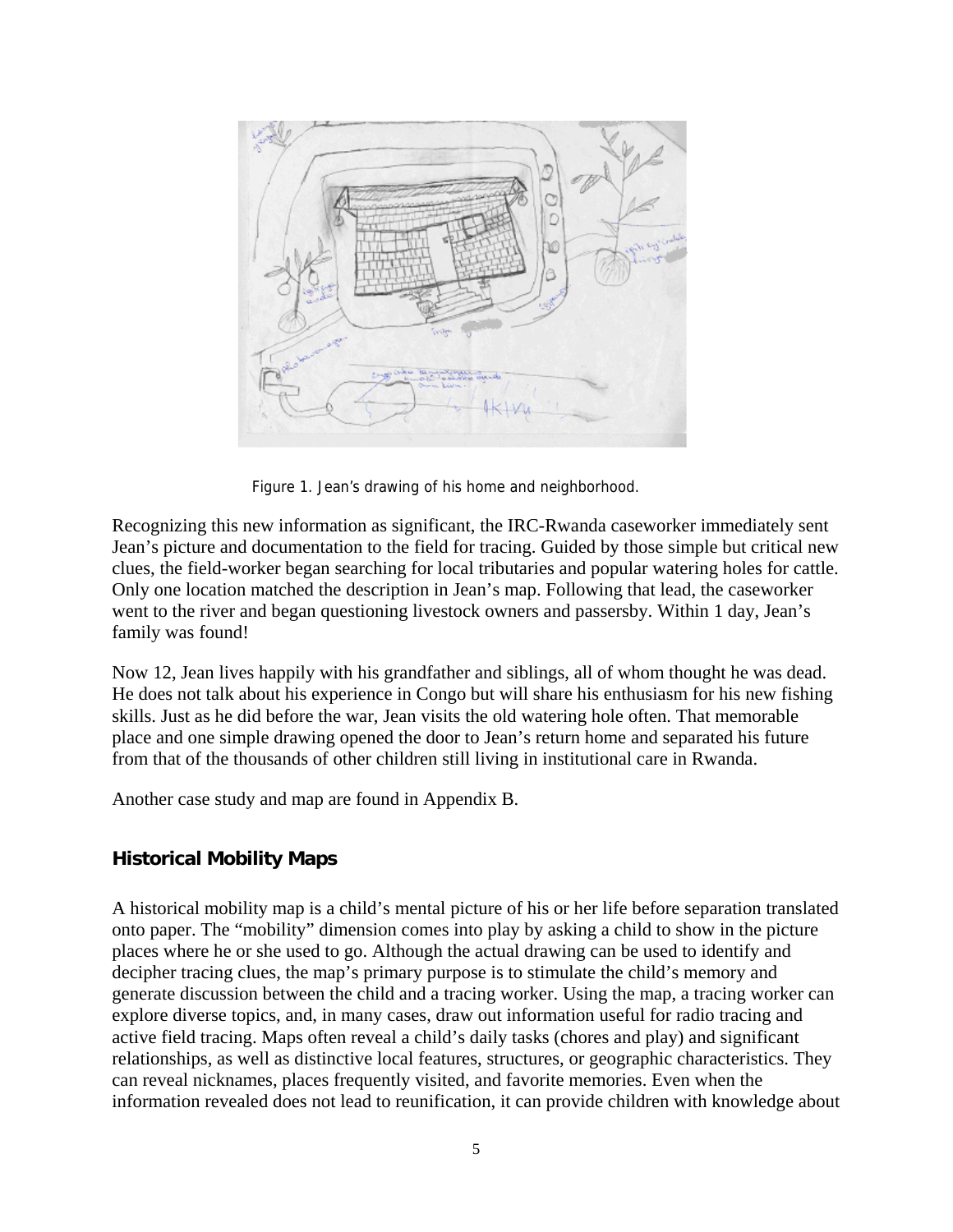where they came from and important emotional connections with their past. Such information contributes to their identity development. It can also provide child care workers or foster parents new opportunities to establish emotional connections with separated children.

#### Why Mobility Mapping Works

1

One of the advantages of mobility mapping is that it is more relaxed than a formal interview. It is enjoyable for most children, tends to focus on positive memories, and avoids the retraumatizing experience of reviewing the details of separation. Children draw with brightly colored pencils, and there are no right and wrong answers. They become the experts, and through their drawing and responsible process are able to express themselves freely. Furthermore, social workers use only a semi-structured question guide and, therefore, are less focused on filling in forms and more focused on the child and the information coming to light. In addition to specific information that may provide clues to pursue in the field, miscellaneous information gathered about a child's background, people and events remembered, and favorite or typical activities can be used as part of a child's description in radio tracing efforts.

#### **Constantin's Story**

Like thousands of Rwandan children, Constantin had been separated from his family in 1994 at age 6. Efforts to trace his family had failed, and he was placed in a children's center. After 3 years in the center, Constantin, unable to recall his home address or parents' names, met with the IRC tracing team and drew a map of his home. During the interview, Constantin provided new information. First, he mentioned that he had always been especially fond of bananas. Second, he gave IRC the name of a neighbor who used to supply him with bananas. In February 2000, IRC sent out a radio message that included a physical description of Constantin and mentioned the name of his banana-supplying neighbor. His uncle heard the message and recognized the neighbor's name. With a glimmer of hope, the uncle went to the children's center, and when Constantin was brought out, the two immediately recognized each other. After hugs and tears, Constantin's uncle informed the boy that his parents had been killed in the genocide. He went on to say that Constantin's grandmother was still alive and that his return was a true blessing.

Research and the observations of experienced child interviewers indicate that drawing helps children remember. A 1995 study conducted by New Zealand researchers Butler, Hayne, and Gross found that drawing helps young children recall and provide information about their experiences.<sup>8</sup> The first part of the study tested 3- and 5-year-olds' ability to recall details about a shared experience (a trip to a fire station). Children were individually interviewed 1 day and 1 month after their trip. Half of the children participated in exclusively verbal interviews (the "talk" group); the other half were interviewed about their drawings (the "drawing" group). The

<sup>&</sup>lt;sup>8</sup> S. Butler, J. Gross, and H. Hayne, "The Effects of Drawing on Memory Performance in Young Children," *Developmental Psychology* 31, no. 4 (1995).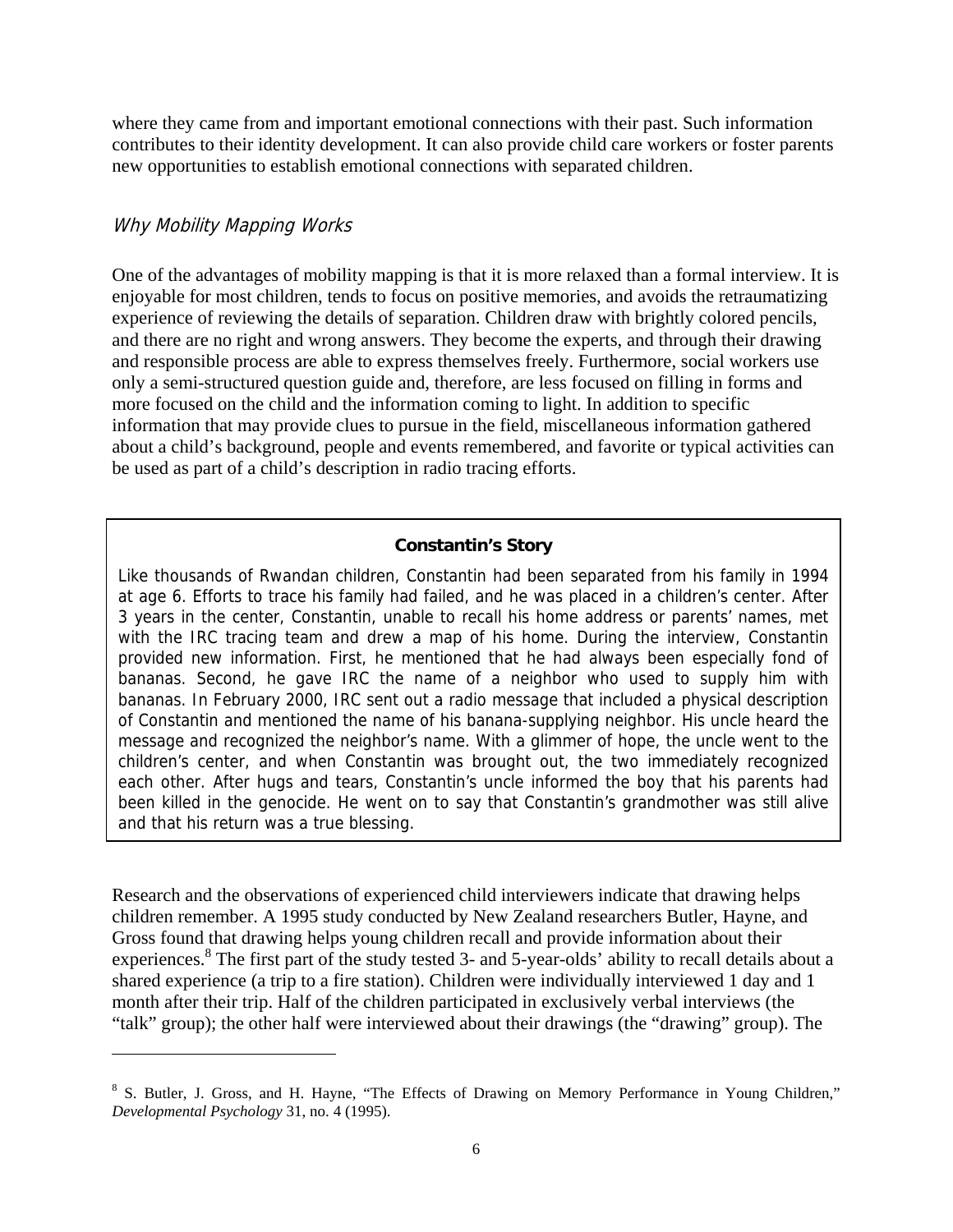study found that the children in the drawing group not only consistently shared more information about the fire station than the children in the talk group but also provided information that was just as accurate.

In a second experiment by the same researchers, children were asked to recall and tell about a time when they strongly felt a particular emotion (really happy, sad, scared, or angry). Each child was asked to draw and tell about one emotional event but only to tell about another. The children's parents were subsequently involved in a structured, two-part process to assess the accuracy of their children's reports. Children reported twice as much information with the same level of accuracy when they were asked to draw about an experience than when they reported only verbally. The researchers concluded "children given the opportunity to draw included more descriptions about the setting of the event $9$ —a finding that is significant for documentation and tracing purposes.

Although that research focuses on children in a first world context, IRC-Rwanda's results in Rwanda and the experience of its staff in other situations support the conclusion that drawing helps children recall more information about past events than a strictly verbal interview.

## A Step-by-Step Guide

 $\overline{a}$ 

The drawing exercise is simple, requiring nothing more than paper and pencils and a social worker's skills. The steps are described as follows:

- 1. After establishing a rapport with the child, explain that you would like to learn more about him or her to help trace family and relatives. Explain that one way to do this is to draw pictures (maps) of where the child lived before the separation. You can show other children's maps or present your own drawing as an example.
- 2. Provide the child a piece of paper and a pencil or colored pencils (with an eraser). Draw a small house in the middle of the paper. (The house can be drawn by the child or by the social worker.) Explain that this represents the his or her house. Now ask the child to draw all the places around the house that he or she used to go to. (Depending on a child's age and level of understanding at the time this exercise is being carried out, it may be better to ask a child to draw a "picture" rather than a "map" because the latter may be an unfamiliar concept. The picture becomes a map in essence.)
- 3. After you have verified that the child understands the exercise, allow him or her time to draw without interruption. Be patient and encouraging. This exercise can take up to an hour, depending on the level of detail in the drawing.
- 4. Once the child finishes, ask about all the places on the map. If the child is literate, ask him or her to label each place; if the child is not literate, label the places for him or her. Now ask if the child has forgotten any place or person. (Use probing questions such as "Did you ever visit a neighboring town?" "Where did you play with friends?" "Where did

<sup>9</sup> J. Gross and H. Hayne, "Drawing Facilitates Children's Verbal Reports of Emotionally Laden Events," *Journals of Experimental Psychology* 4, no. 2 (1998): 163–79.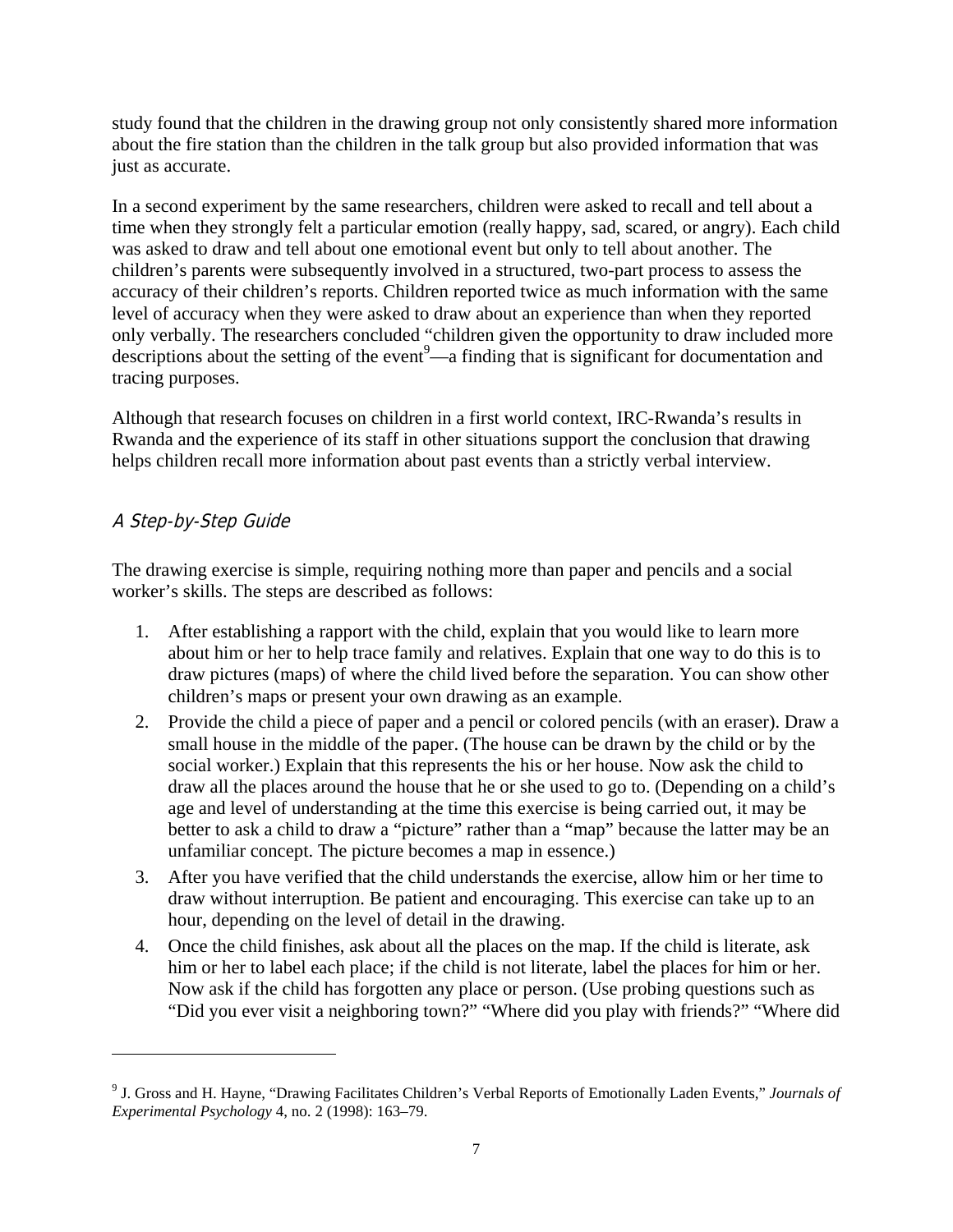your father go to work?" Ask the child to add each place and person to the map as they are mentioned. (At any time in the exercise, a child may mention a place not originally drawn on the map. Always allow the child time to add each new place or person. This activity should not be rushed.)

- 5. Once the drawing is finished, ask the child to mark all the places that he or she liked best with a particular color of pencil or sticker.
- 6. Compliment the child on his or her effort.
- 7. It is now time to interview. Begin by explaining to the child that you would like to learn more about his or her drawing and that you would like to ask some questions. Ask if it is all right for you to write down what the child says.
- 8. Begin with the best-liked places that the child listed. Following is a short, recommended discussion guide:
	- "Tell me about this place. Why do you like it?"
	- "What did you do there?" (Ask probing questions for information about activities, the reason for visits, etc.)
	- "Who did you visit there?" (Ask probing questions for information about relationships, nicknames, etc.)
	- "How often did you visit this place?" (Determine whether it was frequently, sometimes, or rarely.)
	- "What is your favorite memory of this place?"

 *(Note: In conducting an interview, the interviewer can follow the above guide but should not be restricted by it. Follow-up questions are encouraged. The point is to help the child talk about any information that may be useful for either radio tracing, which can require the smallest clues, or active field tracing.)* 

- 9. Repeat step 8 with all other places indicated on the map.
- 10. When the interview has been completed, review with the child what you have learned from the map and explain how this information might be used for tracing. Thank the child for his or her time.
- 11. When possible, make a copy of the map for the child. Maps can be revisited several times, and the child can be re-interviewed if the social worker feels that more information can be obtained.

Mobility mapping can be used with any child who is old enough to talk but too young to provide full details about his or her family. Also, when older children have been unable to provide sufficient information for effective tracing, mobility mapping may facilitate the recall of additional information. Although mapping was introduced in Rwanda several years after children were separated from their families, it should be implemented as soon as possible. If a child is uncomfortable with drawing, a social worker can help draw the map with the child's input. When used in combination with other documentation methods, historical mobility mapping can be a powerful tool.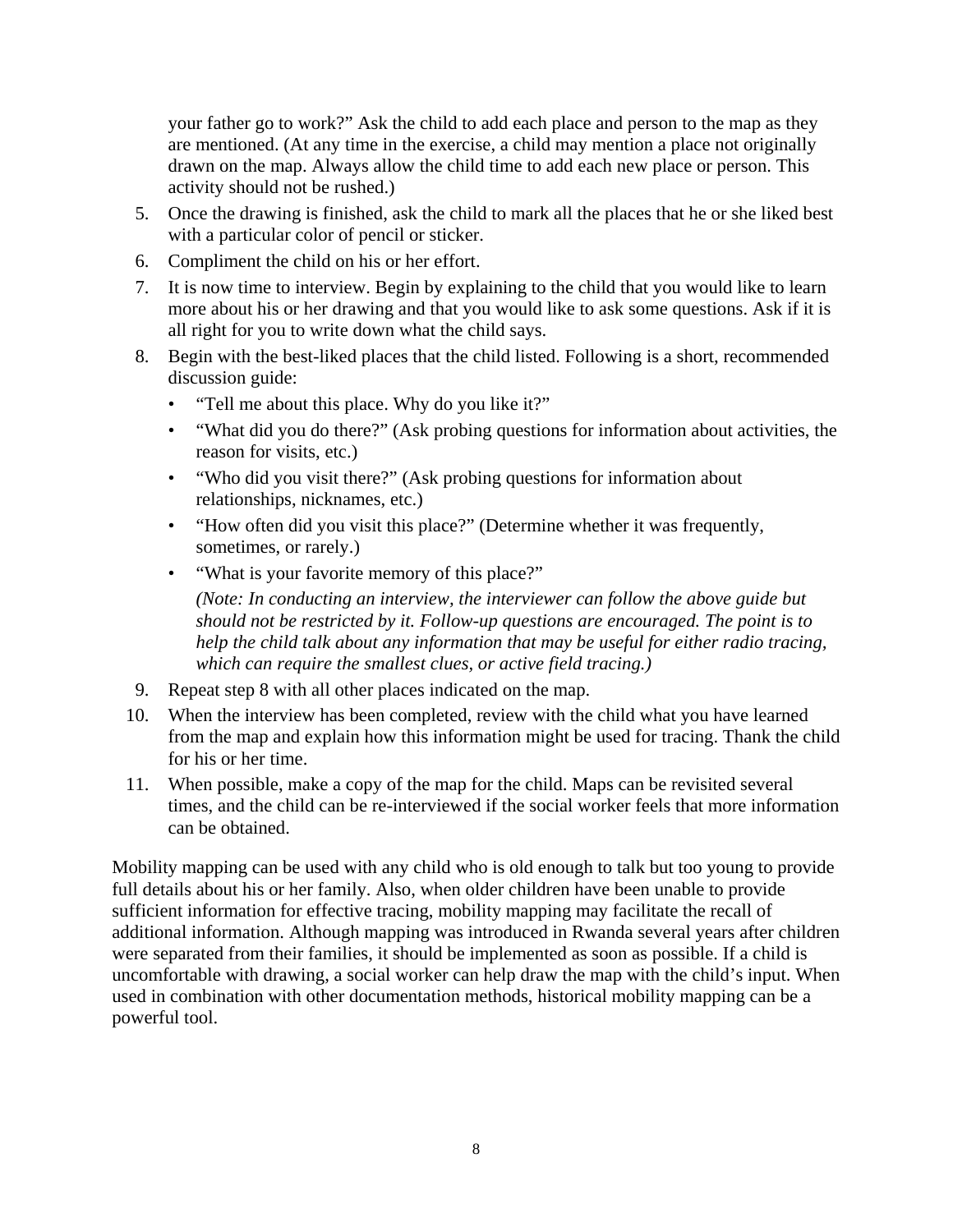## **Points of Reflection**

 $\overline{a}$ 

IRC-Rwanda's recent tracing successes and the research by Butler, Hayne, and Gross offer convincing evidence of the potential of drawing to stimulate information recall and discussion. Better communication and more information increase the possibility of reunification. There are, however, a number of questions to consider before introducing mapping into standard tracing methodologies:

- Is mapping a cost-effective documentation technique? Mapping requires more time per child, additional training for workers, and a higher skill level among those who use it. Mapping is most effective when the results can be used in radio tracing and active field tracing.
- Can information from mapping exercises be organized to feed into a tracing database? A significant percentage of family reunifications could result from either positive database matches or mass tracing.
- Although current training material concerning separated children mentions drawing as a documentation technique to be used with children "without address," it does not provide in-depth information on how to use drawing techniques.10 IRC-Rwanda's results and Butler, Hayne, and Gross's research shows that new ways to incorporate this methodology into standard tracing work need to be explored and promoted. In particular, leading tracing agencies should study how, when, and with whom mapping is most valuable.

IRC-Rwanda's experience offers hope for children who would otherwise have been raised by foster parents or within the confines of an institution. It also raises important questions about when a case should be closed or filed away. There is much to learn about how to tap into a child's memories and how to most effectively use the information at hand. In the end, a commitment to search for new ways to trace children's families and to share lessons learned will lead to better results and happier children and families.

<sup>10</sup> Save the Children (U.K.) published a comprehensive training manual, *Working with Separated Children: A Training Manual*, in 1998. Drawing is mentioned, but few details on how to conduct drawing exercises are provided.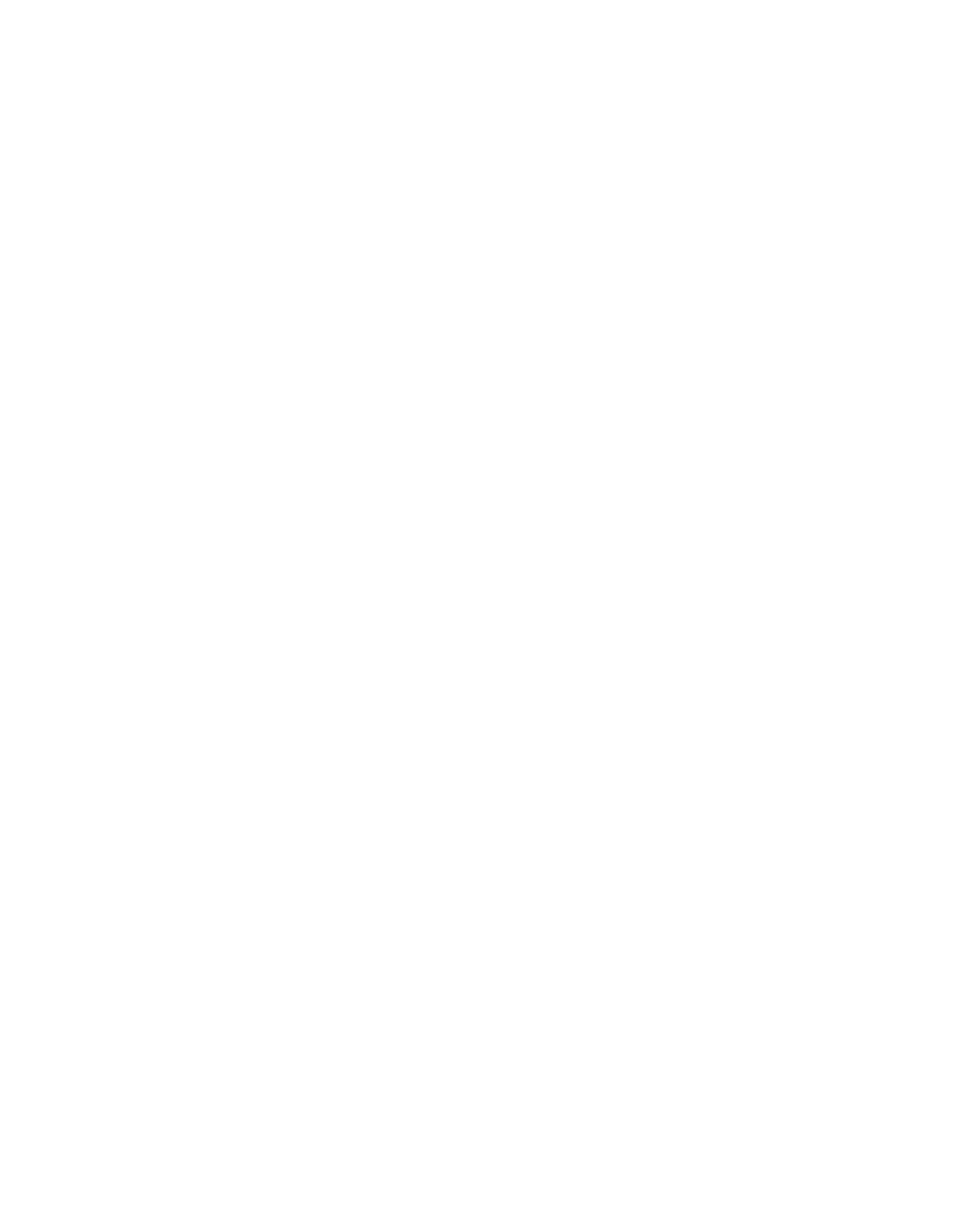# **PART II: USING MOBILITY MAPPING AND FLOW DIAGRAMS IN SOCIAL REINTEGRATION WORK WITH SEPARATED AND ORPHANED CHILDREN**

There is much more to family reunification than locating a child's family. When the period of separation has been relatively brief, reintegration into the family may be relatively simple. But even in such cases, and more so when the separation has been lengthy, careful attention is required to the child's and family's acceptance of each other and the family's capacity and willingness to provide for the child's basic needs. The two PLA tools described in this section, the mobility map (see Figure 2) and the flow diagram, are useful in facilitating a child's reintegration into a household. They may be used in the following situations:

- Separated children are returning home after successful tracing.
- A deinstitutionalization process is returning children to their families.
- Child soldiers are returning home after demobilization.
- Street children have expressed a desire to return home.
- Other situations in which children are becoming part of a poor household.

Part II includes a brief description of how the tools were used in Rwanda, a step-by-step guide on the use of mobility maps and flow diagrams in promoting the social reintegration of separated children, and examples of how the tools are used in different types of children's programs.



Figure 2. Example of a mobility map.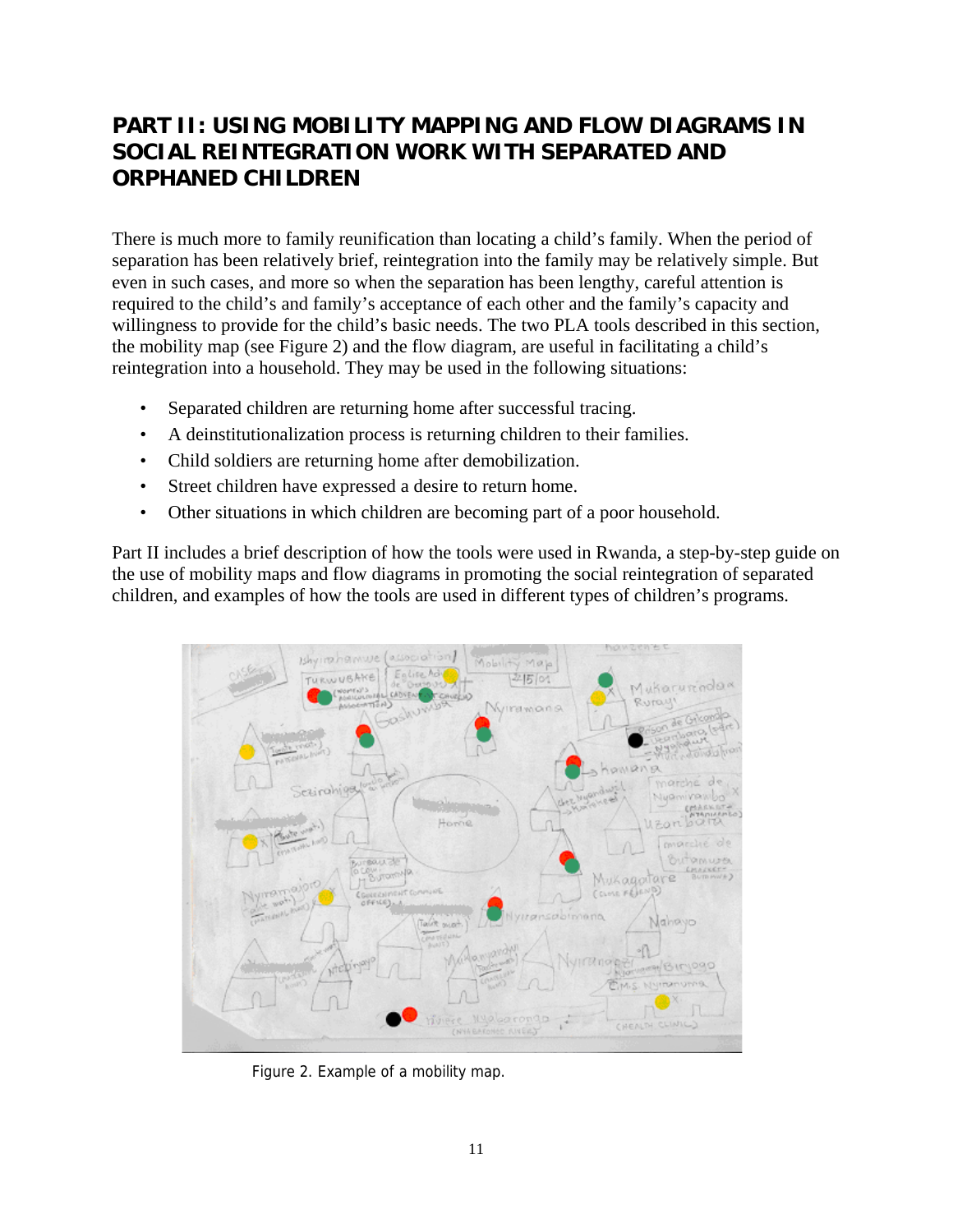### **IRC-Rwanda's Unaccompanied Children's Program**

#### The Context

The information presented in this section is primarily drawn from the field experience of IRC-Rwanda's unaccompanied children's program during 2001–02. Introduced by IRC-Rwanda as alternatives to questionnaires, the mobility map and flow diagram revolutionized its fieldwork by providing more accurate and useful information to promote social reintegration of children who were living in institutional care. Those children included some whose families had been successfully traced, some who had been separated for primarily socioeconomic reasons, and some who had returned to an institution after an earlier reunification had broken down. Mobility mapping and flow diagrams played pivotal roles in making the reintegration process more participatory, community based, and effective. Those tools helped engage community members substantively and actively from the beginning of the reintegration process.

#### **Orphanages and Family Separation**

By 1997, 3 years after the war and genocide in Rwanda had led to the creation of many children's centers, it was recognized that approximately 70 percent of the more than 5,000 children remaining in centers were there primarily for socioeconomic reasons.<sup>11</sup> The location of the children's families was known, so tracing was not an issue. In fact, many children remained in centers because of a failed or refused reunification. Some had originally been sent to a center by a parent or relative and had been told to present themselves as an orphan or a separated child.

 This pattern was by no means unique to Rwanda. When institutional care is provided in a community under severe economic stress, children are pushed out of families to take advantage of the services provided and to reduce economic demands on the household. For example, in Uganda in 1992, in the wake of war and as AIDS was beginning to kill large numbers of adults, Save the Children (U.K.) and the Ugandan Department of Probation and Welfare carried out a survey of children in institutional care. The study found that about half of the residents in the country's orphanages had both parents living, another 20 percent had one parent living, and another 25 percent had known relatives. It was determined that the overwhelming majority of those children could, with limited support, leave institutional care for a family. An effective program, implemented by the Ministry of Social Affairs and Save the Children (U.K.) and supported with funding from DCOF, reduced the number of centers and the number of children residing in them. The program also improved the quality of the centers that remained.

 In many other countries where institutions had been created as a response to armed conflict, orphaning caused by AIDS or other factors, this well-intentioned, if often misguided, response of institutional care attracts children out of families into what those families hope will be better living conditions. At a cost per child of at least US\$500 per year, orphanages become an expensive way to fight poverty. Research by the World Bank in Tanzania, for example, found that institutional care was about six times more expensive than foster care.<sup>12</sup>

 $\overline{a}$ 

 $11$  Save the Children (U.K.).

<sup>&</sup>lt;sup>12</sup> World Bank, *Confronting AIDS* (Washington, D.C., 1997), and personal communication with author.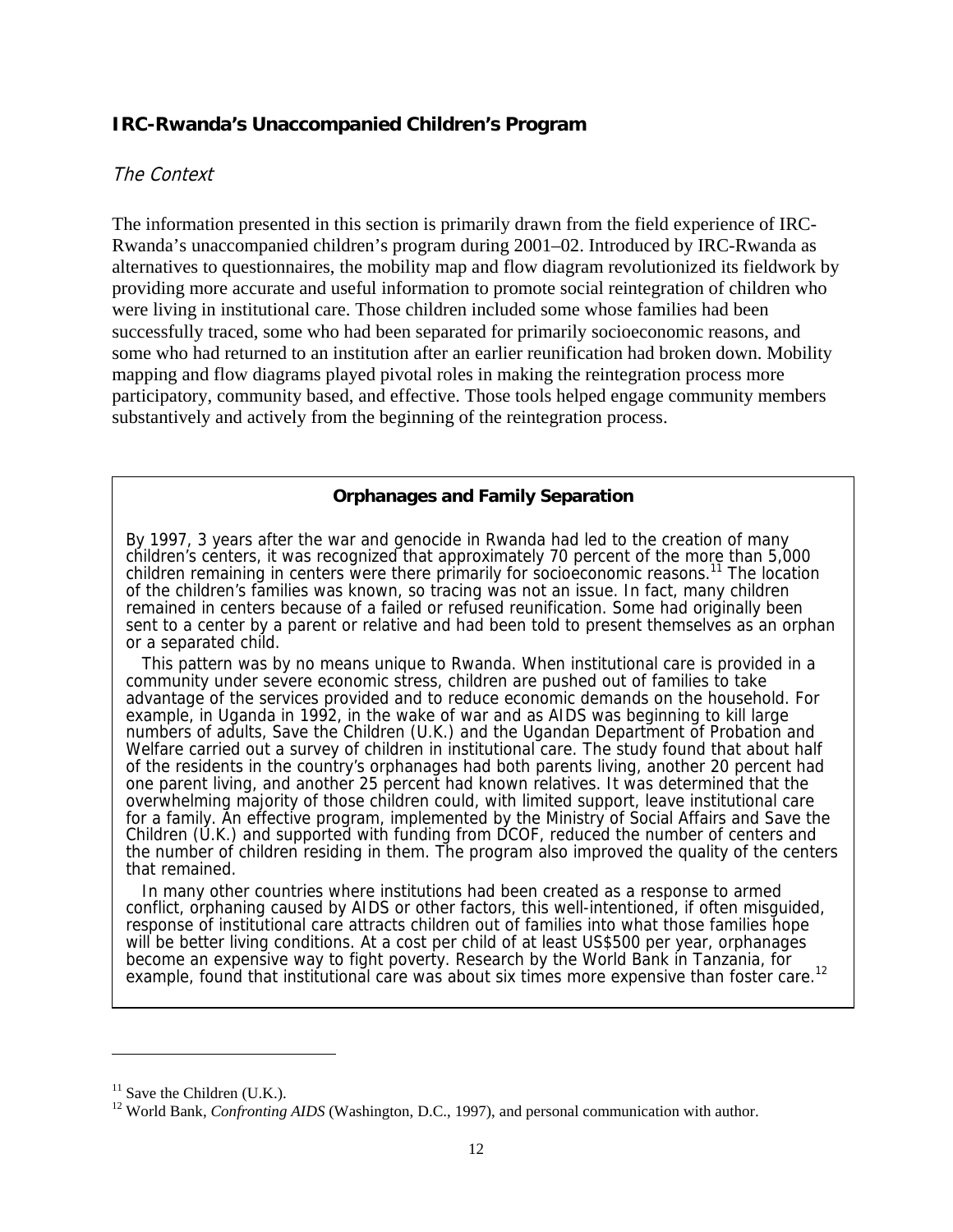#### A New Approach to Reunification and Reintegration

At least since the Cambodian emergency in 1980, most family reunification programs for separated children have followed a five-step process: identification, documentation, tracing, verification, and reunification. IRC-Rwanda's program built on that approach and expanded its reach to all children residing in institutions, regardless of the cause of separation. The program developed new ways to obtain information, and it introduced additional steps to facilitate reintegration. Both tracing cases (children who have not yet located a living family member) and socioeconomic cases (children who have family but who remain in an institution because of poverty or social reasons) have been included in the program. The following chart (Figure 3) and accompanying text box summarize IRC-Rwanda's six-step approach.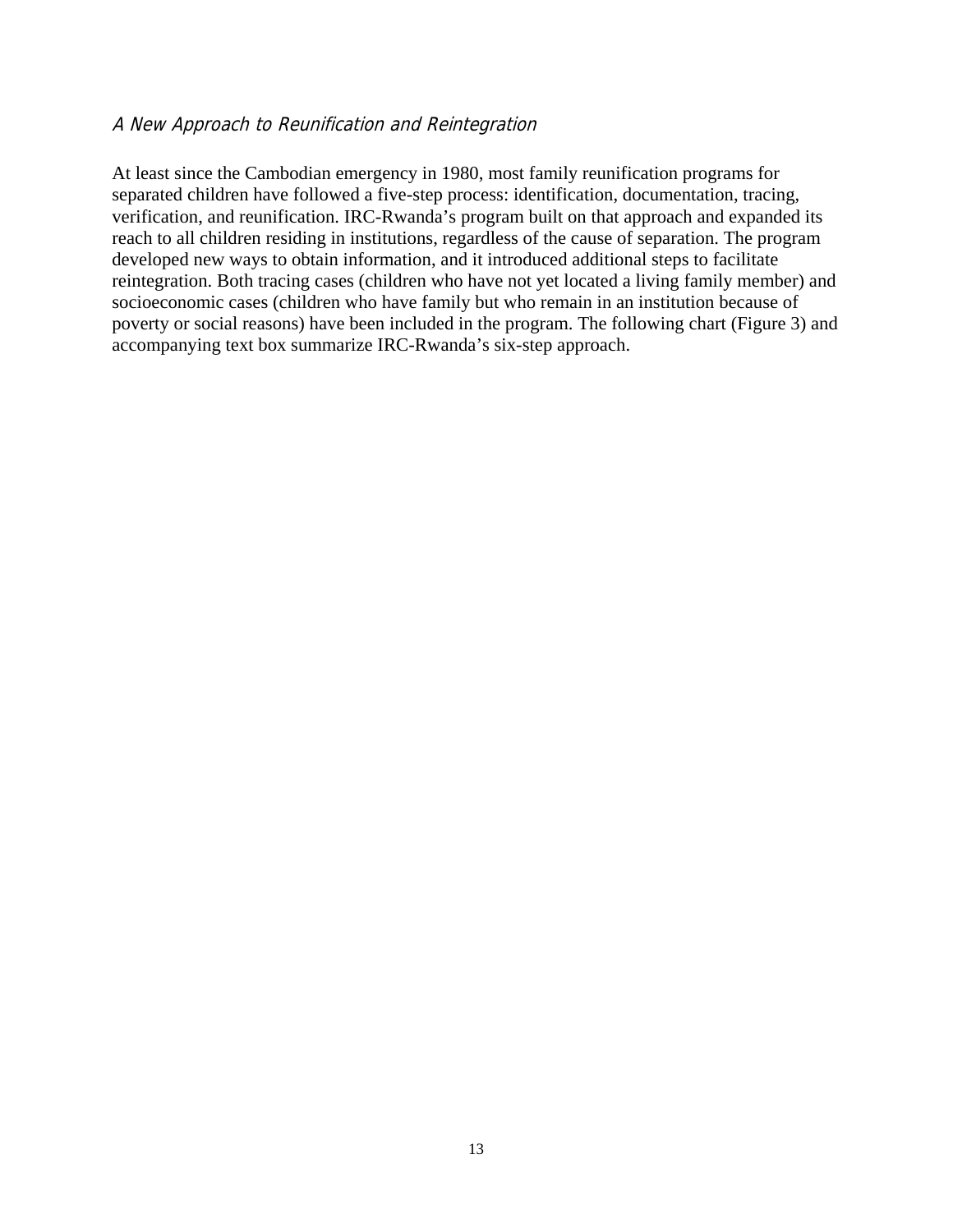

Figure 3. IRC-Rwanda's 6 Step Approach to Reunification and Reintegration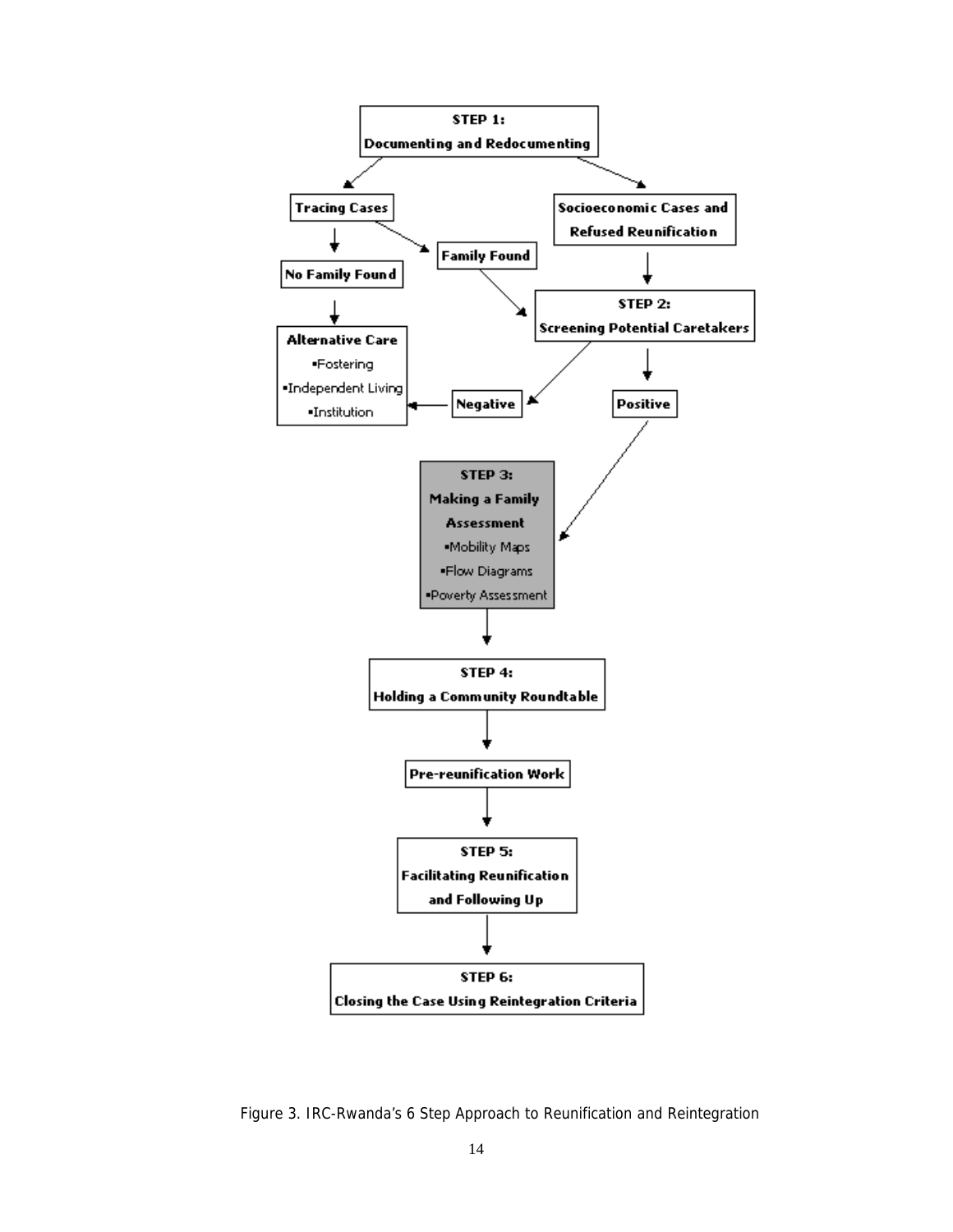## **IRC-Rwanda's 6 Step Reintegration Approach**

**STEP 1. Documenting and Redocumenting:** Children are documented or, if necessary, redocumented as either tracing cases or socioeconomic cases. Redocumenting consists of updating old tracing documentation forms (particularly for younger children), completing new forms for children with lost documentation (a common case in Rwanda), or redocumenting tracing cases as socioeconomic cases. Socioeconomic documentation, a new form developed by IRC-Rwanda, includes children's and center staff member's perspectives on separation and opportunities for return.

**STEP 2. Screening Potential Caretakers:** Field-workers visit family members to explore and discuss the reasons for continued separation, frequency of contact, and motivation for a child's return.

**STEP 3. Making a Family Assessment:** The family situation is reviewed with mobility mapping, flow diagrams, and a poverty assessment tool. Family and community resources and assets are emphasized in the assessment. With the family's permission, the information is then shared with and confirmed by local authorities.

**STEP 4. Holding a Community Roundtable:** If the assessment determines that reunification is in the child's best interests and if the child and family wish to reunite, the child, family members, and other key resource persons are invited to attend a community roundtable discussion to plan for the child's return. Together with a designated community representative, IRC-Rwanda acts as a co-facilitator in the discussion. Participants discuss how to ensure the child's successful reintegration, roles and responsibilities, and contributions. When necessary, IRC provides additional support, sometimes in the form of economic or shelter assistance. This plan is used as the basic working agreement.

**STEP 5. Facilitating Reunification and Following Up:** The child is reunified, and IRC-Rwanda and a designated community representative together follow up on the case.

**STEP 6. Closing the** Case: The case is evaluated against specific reintegration criteria and closed when all the criteria have been satisfied. Family members, IRC-Rwanda, and local authorities all sign the case closure document. Depending on the child's age, he or she also signs.

As discussed below, mobility maps and flow diagrams play a fundamental role in informing and guiding the reintegration process.

Mobility Maps and Flow Diagrams Versus Questionnaire-Based Interviews

Questionnaires and interviews are standard tools used by social workers to assess the situation of a family and child. However, IRC-Rwanda's experience with participatory programs suggests that mobility maps and flow diagrams can be more useful.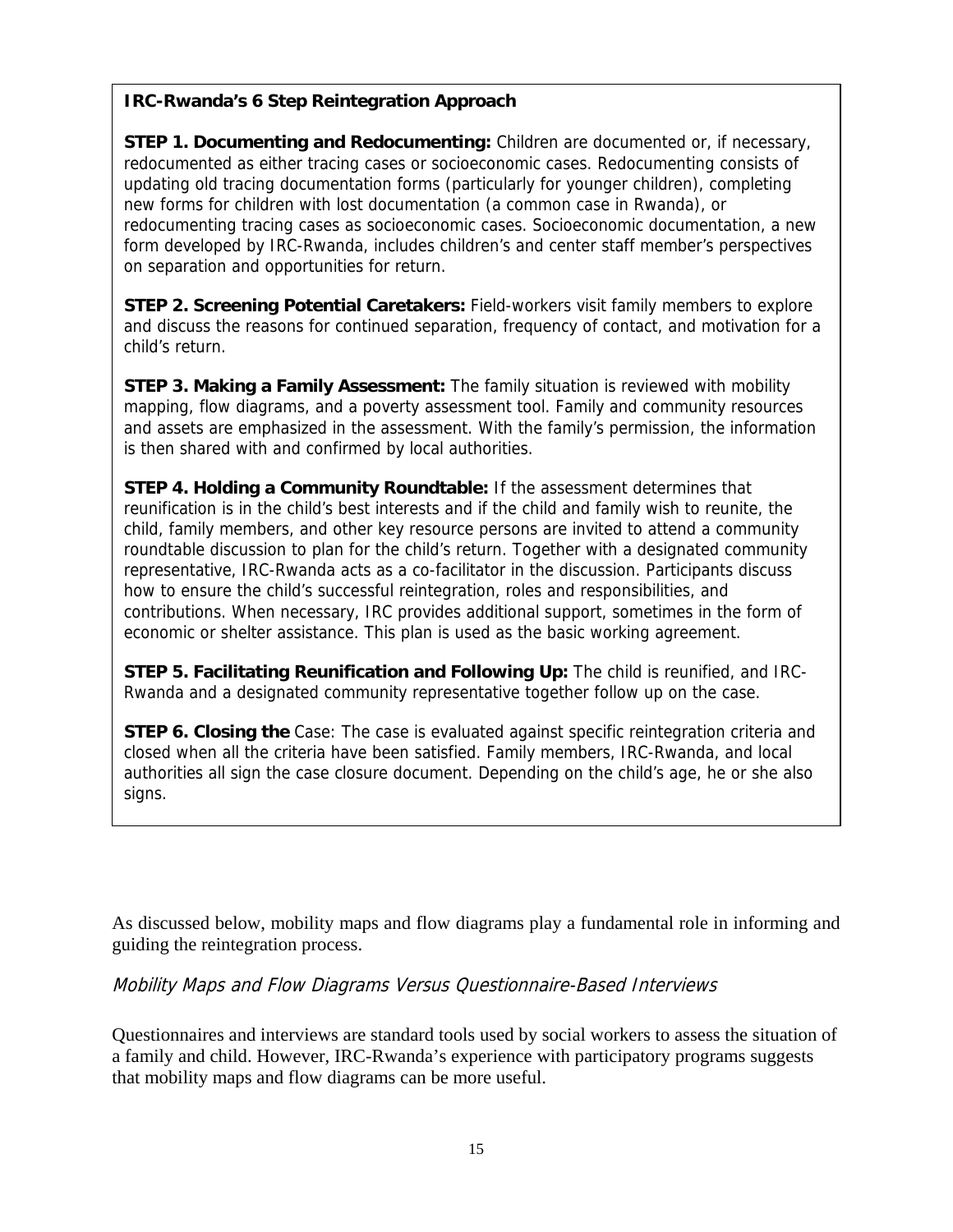When IRC-Rwanda first started the program, it used a questionnaire-based socioeconomic assessment of each family's situation as part of the overall family assessment (step 3). That methodology proved limiting; it set up a negative "us versus them" relationship with the household; and it failed to produce accurate, useful information. Field-workers solicited information from household members and children without their having a clear understanding of how it would be used. Household members quite reasonably assumed that if IRC-Rwanda judged them to be poor enough, it would provide them with material assistance. The situation created an incentive for family members to withhold or distort information, and it gave the impression that the principal responsibility for making reintegration successful was with IRC-Rwanda.

Recognizing those problems, the agency replaced the questionnaire-based interview with a more transparent process that used mobility mapping and flow diagrams.<sup>13</sup> The information that those tools provide is used in a community roundtable discussion and planning session. The new process has generated more accurate, useful information; changed family and community perceptions of IRC-Rwanda's role; and motivated active community participation in support of reintegration. Some of the reasons for the power and effectiveness of these tools and this process are discussed in the following section.

*Flexible, Accurate, and Useful.* Open-ended and flexible, mobility maps and flow diagrams allow field-workers to pursue important leads for relevant information. Although they do not follow the logical progression of IRC-Rwanda's questionnaire-based approach, they usually capture more completely and accurately much of the same information that the questionnaire sought, but indirectly. In fact, field-workers have consistently reported that mobility mapping and flow diagrams help generate more complete information and a better understanding of each household's situation.

*Personal and Household-Specific in Nature.* Through the mobility maps and flow diagrams, specific resource persons (such as extended family members, neighbors, or church leaders) who already have a strong relationship with the child or household are identified and invited to participate in a community roundtable planning session. The tools facilitate a more personalized and informed planning process that builds on existing obligations and does not assume that the broader community is already motivated to help individual families and their children. Those methods also avoid placing the agency at the center of the process and ascribing responsibility to the agency for providing everything necessary for reintegration to work. The approach differs significantly from traditional reunification programs that work mainly through existing social welfare structures and local authorities. Through mapping and diagrams, a household's existing social networks are galvanized and take on the primary responsibility for overseeing and ensuring the effectiveness of the child's reintegration.

*Participatory.* Like other PLA tools, the mobility map and the flow diagram are more participatory and inclusive than a questionnaire-based interview. Illiterate caretakers, children, and community representatives can immediately express and understand the rich information

1

 $<sup>13</sup>$  A third tool, the poverty assessment, is also used to screen families for economic assistance. For more information</sup> on the poverty assessment tool and IRC-Rwanda's methodology, see "Community-based Reunification and Reintegration: An Innovative Approach for Work with Separated Children in Post-Conflict Rwanda" (currently in draft).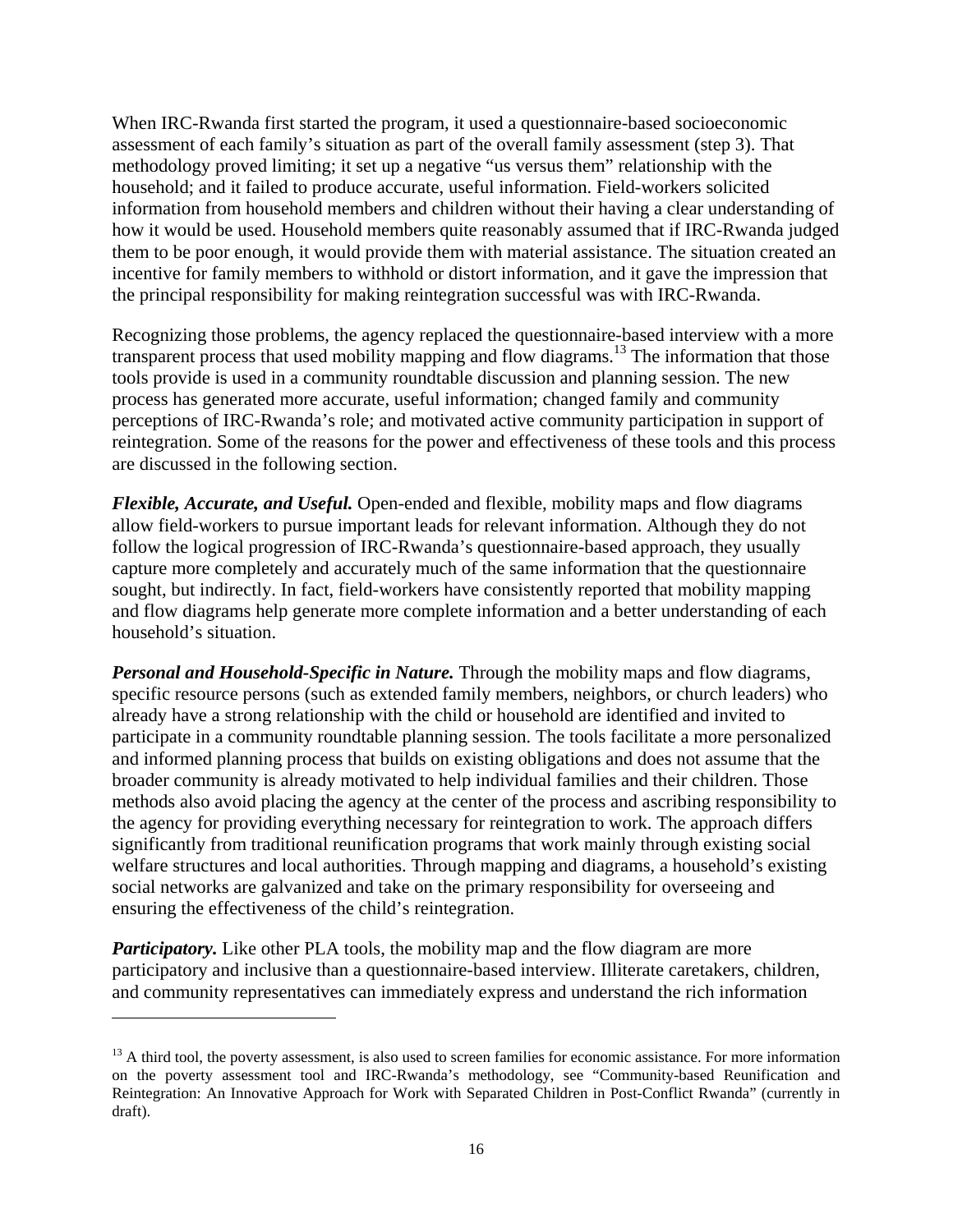contained in drawings. As a result, involved parties are immediately able to begin analyzing opportunities and constraints relevant to a child's return. Furthermore, because maps and diagrams are more inclusive than standard social research methods, they help engage family and community members from the beginning of the process. The participatory approach of these PLA tools sends a subtle but important message to households and communities that they, not the agency, are the experts and the primary ones responsible for resolving family and community concerns.

## **Mobility Maps And Flow Diagrams: A Step-By-Step Guide**

Mobility maps and flow diagrams are complementary tools that help field-workers identify and understand significant social and economic relationships particular to each family. A mobility map is done by having a family member (usually the head of the household and, later, a child living in the household) draw a simple picture showing places and people visited. The map is then used as the basis for a semistructured discussion and interview. A flow diagram identifies people whom family members turn to for assistance with different kinds of problems. Identifying the chain of resource persons is an excellent way to verify and explore information gathered during the mobility map exercise. The simplicity of mobility maps and flow diagrams makes them easy to use in the field, and they produce information useful to social workers and program managers alike. The following sections describe how the tools are used.

## Mobility Map

A mobility map shows a family's social network. Although the drawing itself provides important information, its value is primarily as a stimulus for discussion that allows a field-worker to gather information. In contrast to a historical mobility map, which is used to gather information about the past for tracing, a mobility map is used to assess a household's present situation. It reflects recent contacts, activities, and travel, which can shed light on a household's capacity to integrate and care for a child.

Using the map, a field-worker discusses with family members each place and person identified and the potential significance of that place or person to the household's economic functioning and ability to reintegrate the child. The map can also help identify potential opportunities for improving a household's economic productivity and, thereby, its capacity to provide for the needs of an additional child. The organization concerned with the child's placement may be able to use such information to identify one or more intervention points for economically strengthening the household or for mobilizing community support. A map may also uncover problems or limitations not previously recognized. Information generated through mobility mapping can include, but is not limited to, the following:

- Type, level, and frequency of the family's economic activities
- Economic assets (such as land, animals, or remittances)
- Participation in community affairs (such as religious bodies and social groups)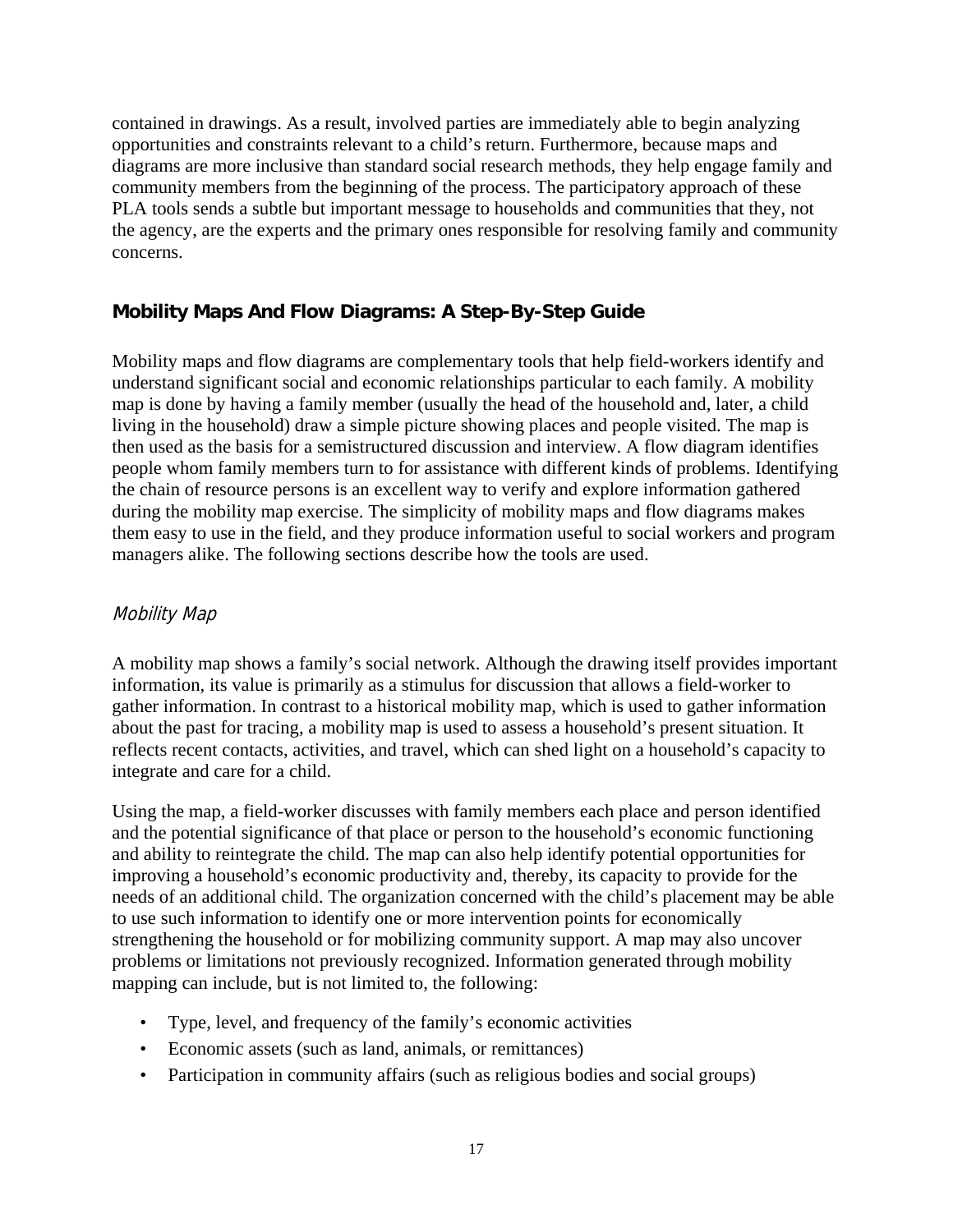- Membership in solidarity groups (such as associations and informal rotating credit groups)
- Family and community conflict
- Identification of extended family members, neighbors, and other community members whom the family relies on in times of need or crisis (the informal social safety net)
- Extent of social integration or isolation within a community
- Daily activities of any other children in the household (such as schooling, household tasks, economic tasks, and play) and indications of the well-being of those children
- Extent and nature of contact with formal social support services (such as health clinics, microfinance services, and religious groups)
- Extent and nature of contact with government officials
- Extent and nature of travel

When a field-worker compares information gathered through mapping with information from other methods, such as observation and cross-interviewing with neighbors and local authorities, a more accurate and complete family picture comes into focus.

For IRC-Rwanda's reintegration work, mobility maps are used with more than one family member—usually the head of the household and a child living in the household. When an institutionalized child has had regular contact with family members, he or she is also asked to map community contacts. Maps are particular to each individual, and one family member's map may differ significantly from that of another. When used in combination, the maps reveal a complex, holistic family network and identify opportunities for economic strengthening of the family. That also holds true for flow diagrams.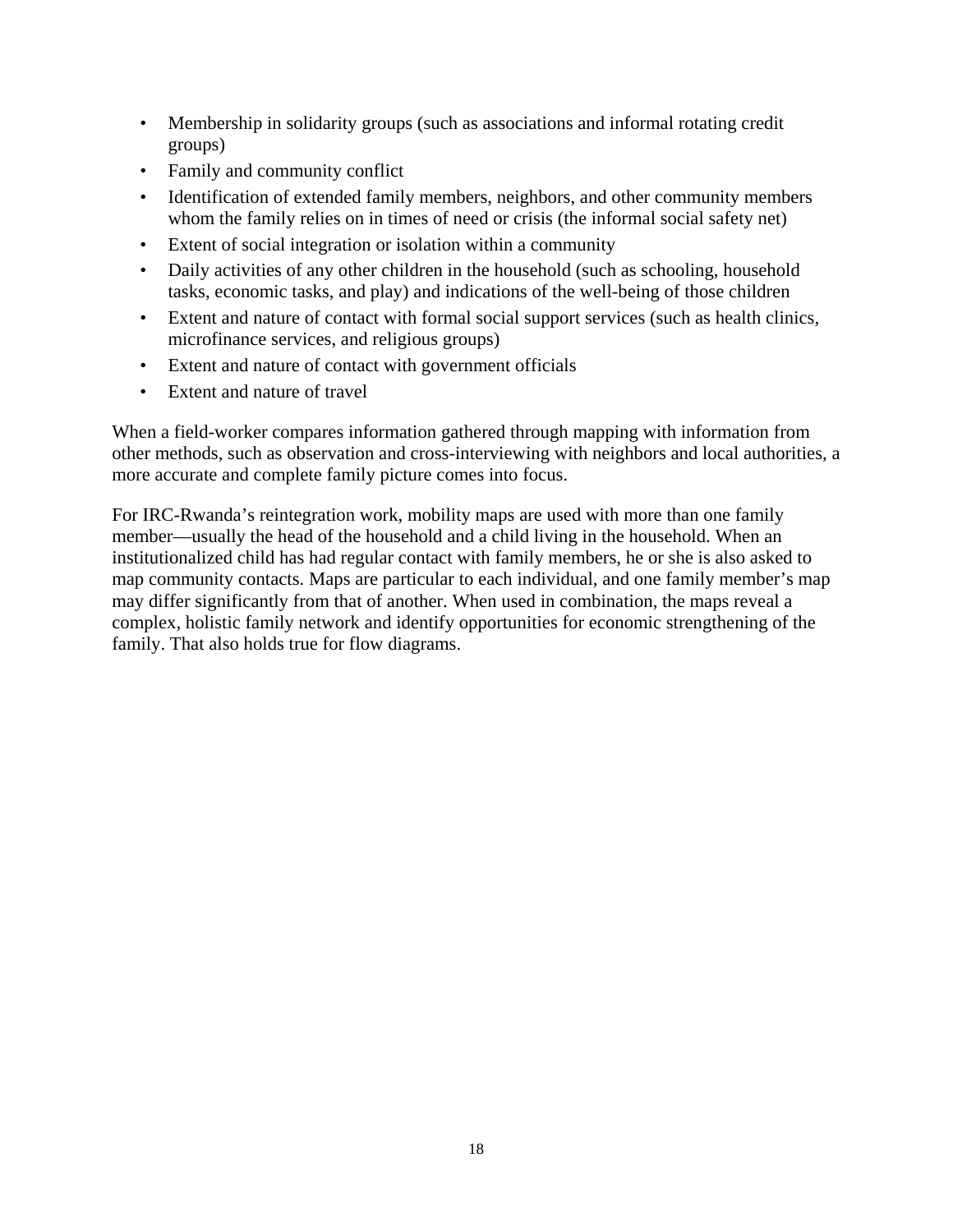#### **Roger's Case**

Unlike most of the separated children in the IRC program, Roger became an orphan before the genocide. When his mother died, he moved in with his grandparents. Even though Roger was born out of wedlock, the grandparents accepted him, providing him with the love, affection, and opportunities he needed to develop into a healthy boy. Yet, when Roger's grandparents were killed during the genocide, he was placed in a small child center with virtually no contact between himself and his surviving family.

In 2000, IRC began working in the center where Roger lived. Because Roger was not considered a tracing case, no agency had previously addressed the unique circumstances of the boy's situation. After several initial contacts with family members, IRC identified an uncle who was ready and willing to accept Roger. But the work did not end there. New mobility maps and flow diagrams were done, revealing several areas of concern about the family's life. For one, Roger's uncle was HIV-positive and becoming sicker by the day. Additional family members were identified, but not all accepted Roger. Family members also identified another key resource person, a local priest, who acted as strong moral support to both the family and the child.

When Roger's uncle died later that month, leaving Roger under the unstable responsibility of the uncle's sick wife, caseworkers called a community roundtable meeting to discuss Roger's future. The priest agreed to act as the intermediary, and the IRC caseworker organized the meeting. The results were very positive. During the meeting, family members discussed and outlined a new plan for roger: his paternal uncle offered to act as his tutor, providing him a place to live, while another uncle and aunt assumed full financial responsibilities for his educational needs. In addition, the priest made a firm commitment to follow his case and provided ongoing support to the family. In the end, the program's role was limited strictly to playing a facilitation role between roger, his family, and key resource persons. Most impressively, it took less than 2 months to find a viable solution once the new tools and approach were applied.

The steps that follow describe how to help children and adults draw mobility maps for family assessment purposes:

- 1. After establishing a rapport with the child or family member, explain the purpose of the exercise.
- 2. Provide a piece of paper and a pencil or colored pencils (with an eraser). Draw a small house in the middle of the paper. Explain that this drawing represents his or her house. Now ask the person to draw around the house all the places and people that he or she sometimes visits. (For children or adults who are not comfortable drawing, the fieldworker can draw the map according to the person's instructions or help the person create a map on the ground using objects to represent places and people.)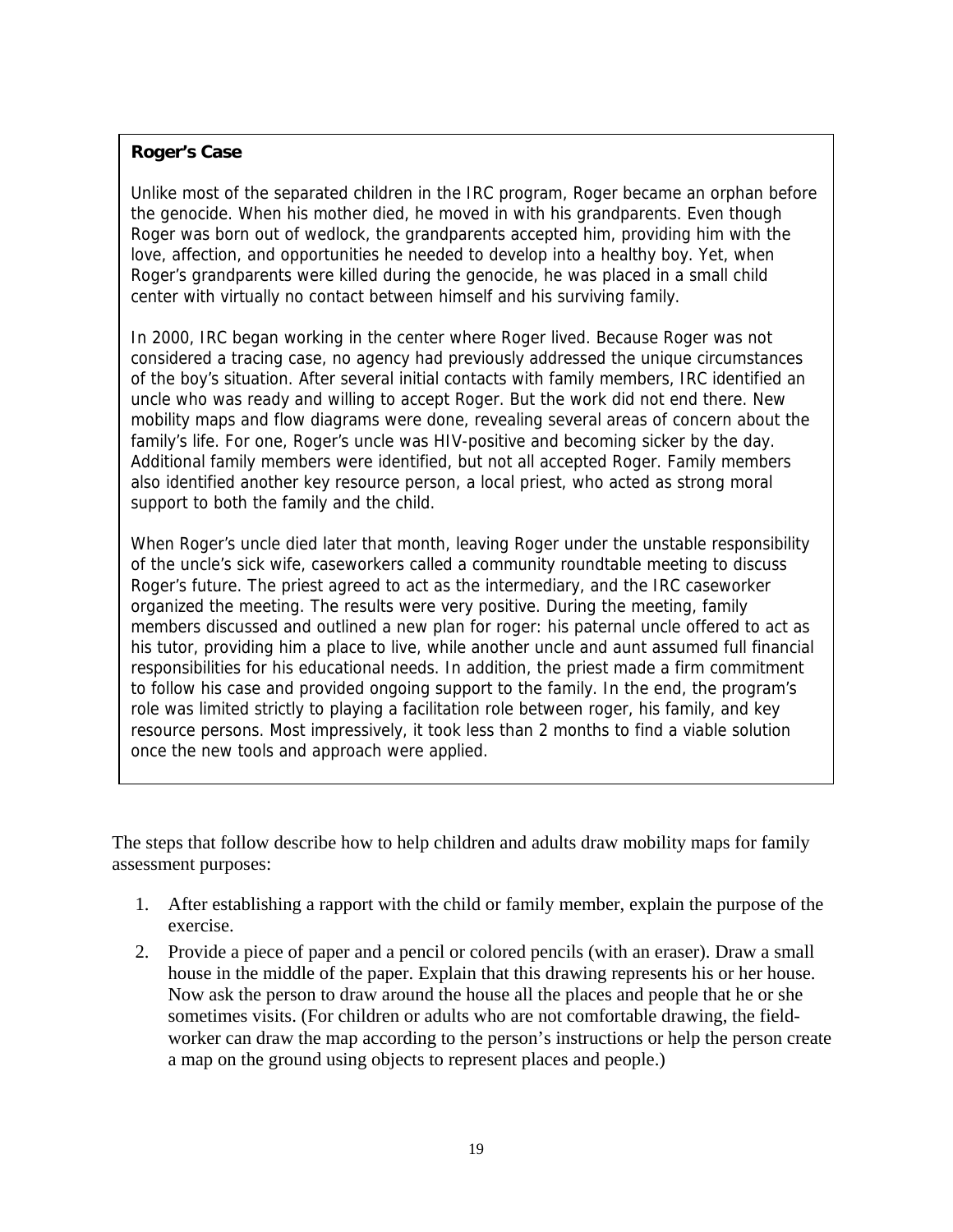- 3. After ensuring that the person understands the exercise, allow him or her time to draw or complete the diagram without interruption. Mapping can take from 20 minutes to 1 hour depending on how detailed the map is.
- 4. Once the map has been completed, ask the person to name all the places indicated on it. If the person is literate, ask him or her to label each place. If the person is not literate, label the places, explaining that this will help you remember each place. Take care to avoid a subtle putdown of "I can read and you can't."
- 5. Now verify that he or she has not forgotten any place or person. (Use probing questions such as the following: "Do you ever go to a neighboring town?" "Are there some days of the week or the month when you go to particular places?" "Are there places that you go to at different times of the year?") Ask the person to add other places or people to the map as they are mentioned. (At any time in the exercise, if the person mentions a place not already drawn, always encourage him or her to add it.)
- 6. Once the labeling is finished, ask the person to mark each of the places that he or she likes best with a particular color, using a colored pencil, marker, or sticker. (e.g., green)
- 7. Now ask the person to mark the places that he or she most dislikes in a different color. (e.g., black)
- 8. Then ask the person to mark the places that he or she visited most often (e.g., red) and least often (e.g., yellow), using a different color for each.
- 9. Once the map has been completed, it is time to interview. Begin by explaining that you would like to learn more about the drawing and would like to ask some questions. Ask if you can write down the responses.
- 10. Begin with the places that the person listed as "best-liked" places. Use the following discussion guides:
	- "Tell me about this place." "Why do you like it?"
	- "What do you do there?" (Probe for activities and reason for visits.)
	- "Whom do you have contact with there?" (Probe for description and significance of each relationship.)
	- "How often do you visit this place?" (Determine whether it was frequently, sometimes, or rarely.) "Please explain."
	- "Have there been any changes in places you go to or people you visit over time?" "Please explain."
- 11. Follow the same line of questioning for "most-disliked" places.
- 12. If the child or family member is not too tired, ask him or her to describe all other places on the map.
- 13. In conducting an interview, follow the above guide, but do not be overly restricted by it. Use follow-up questions for clarification and to gather additional information. The point is to generate as much conversation as possible in order to develop a complete picture of the social network and economic activities of the person and household.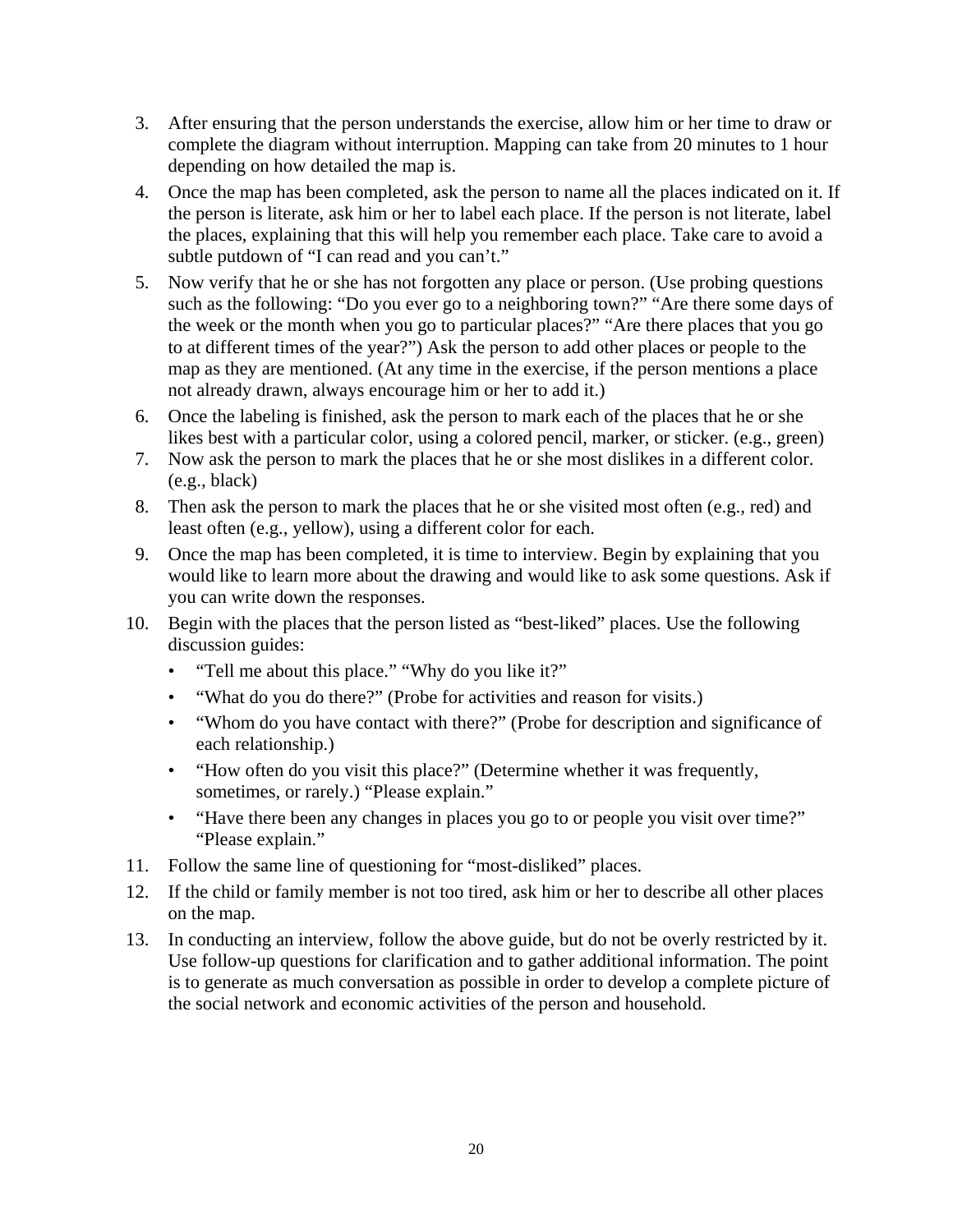## The Flow Diagram

A flow diagram identifies the chain of resource persons approached when the household member or the child to be reintegrated is in need. Flow diagrams, more focused than maps, identify specific avenues for social support when the individual or household needs medical care, money, or moral support. (See Figure 4.) The diagrams are an excellent way to verify and explore in greater depth the information gathered during the mobility map exercise. Flow diagrams provide information that serves as a basis for a simple interview with family members. The following steps describe how a flow diagram is made:



Figure 4. Example of a flow diagram.

- 1. After establishing a rapport with the child or family member, explain that the purpose of the exercise is to help you understand whom the interviewee turns to for help when there is a problem. Often, people turn to different individuals for different types of problems. For that reason, you will address three areas of need: money, health, and emotional support.
- 2. Begin with health problems. Ask the family member whom they ask for help when they have a health problem. Write that name at the top of a paper.
- 3. Proceed by asking whom would he or she turn to if the person listed were unable to help. Continue this line of questioning, writing the names in descending order until the family member's options are exhausted.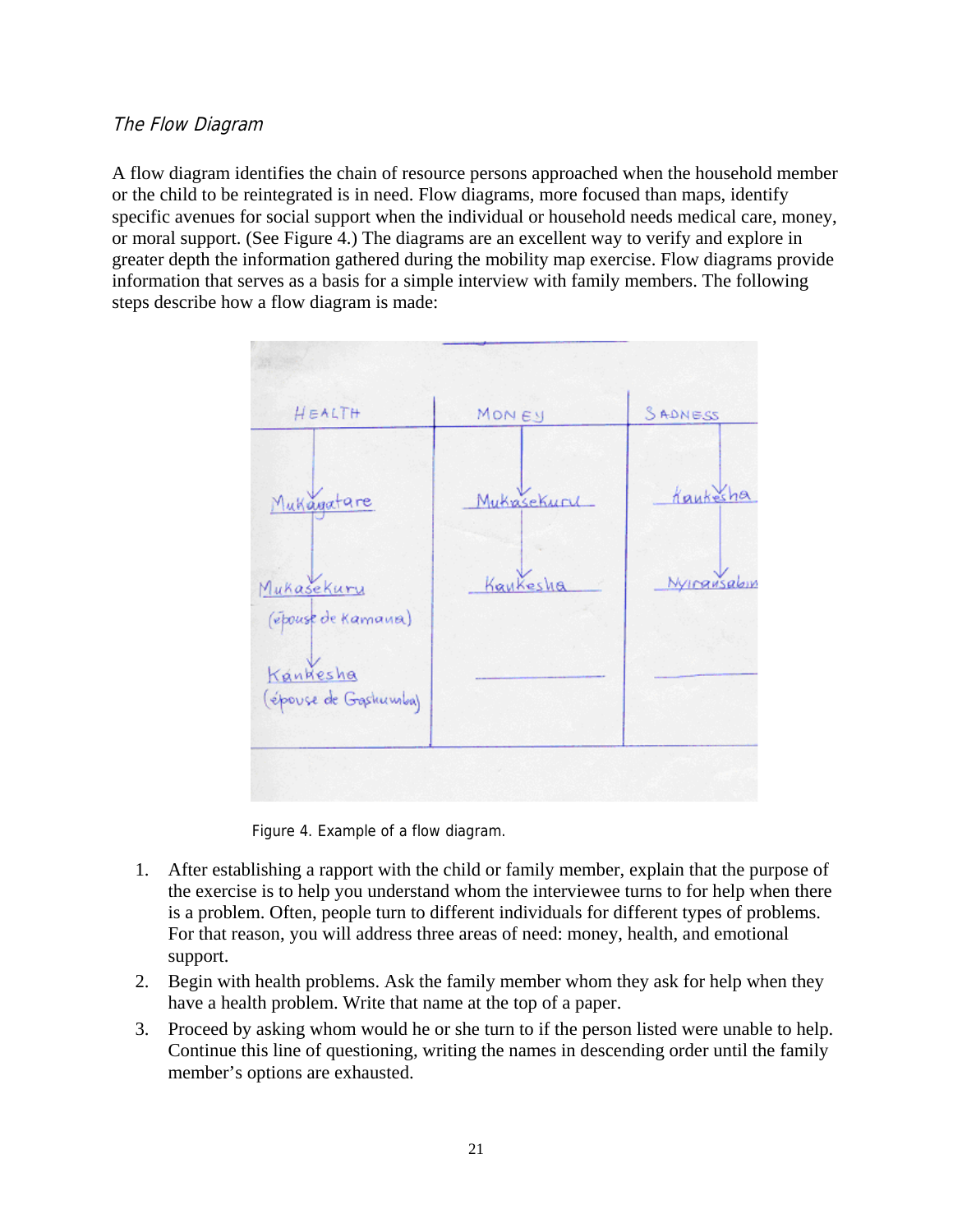- 4. Next ask whom he or she would approach in the event of a financial problem. Once again, write this name down and then exhaust other options for assistance.
- 5. Conduct the same line of exhaustive questioning for emotional (or moral) support.

During the interview, you may ask probing questions such as "What type of support is provided?" "Why do you approach certain people?" "What are some past examples of support?"

Flow diagrams are an excellent complement to mobility maps and can often identify or confirm the importance of resource persons. In some cases, a new individual may be mentioned and should be added to the map.

The information gathered by the mobility maps and flow diagrams can be shared with the key resource people, who are invited to participate in the community roundtable discussion. The maps and diagrams can yield information about families' social support networks, household members' economic activities, remittances from relatives, and children's educational opportunities. That basic information stimulates discussion of the assets, opportunities, and needs within each family and the community. Additionally, the community roundtable provides an environment in which each participant realizes that his or her contribution, no matter how small, can make a difference when combined with the contributions of others.

Although mobility maps, flow diagrams, and community roundtables can be used to facilitate successful reintegration, the tools are equally useful in determining whether reunification would be in the best interests of the child. That decision is made jointly by family, community leaders, government officials, and IRC members. In the absence of a formal legal framework for placement work, this participatory approach results in a mutually agreeable placement plan and helps safeguard each child's best interests.

IRC-Rwanda introduced the mobility map as an improvement on standard questionnaire-based interviews to obtain information for tracing and to assess the socioeconomic situation of families. It was also adapted for other purposes within IRC-Rwanda's children's programs, including the following:

- To identify transitional foster families for institutionalized adolescents preparing to reintegrate into the community (see Appendix D for a sample map)
- To assess the social networks of street children to help them find alternatives (see Appendix E for a sample map)

Other organizations have also expressed interest in adapting and using mobility maps in their work with marginalized or at-risk children. For example, an HIV/AIDS NGO in Burkina Faso, Initiative Privèe et Communautaire de Lutte Contre le VIH/SIDA, has introduced mobility mapping to organizations that support the home-based care of people living with HIV/AIDS. In that setting, a mobility map could be used to help a parent living with HIV/AIDS to plan for the future care of his or her children.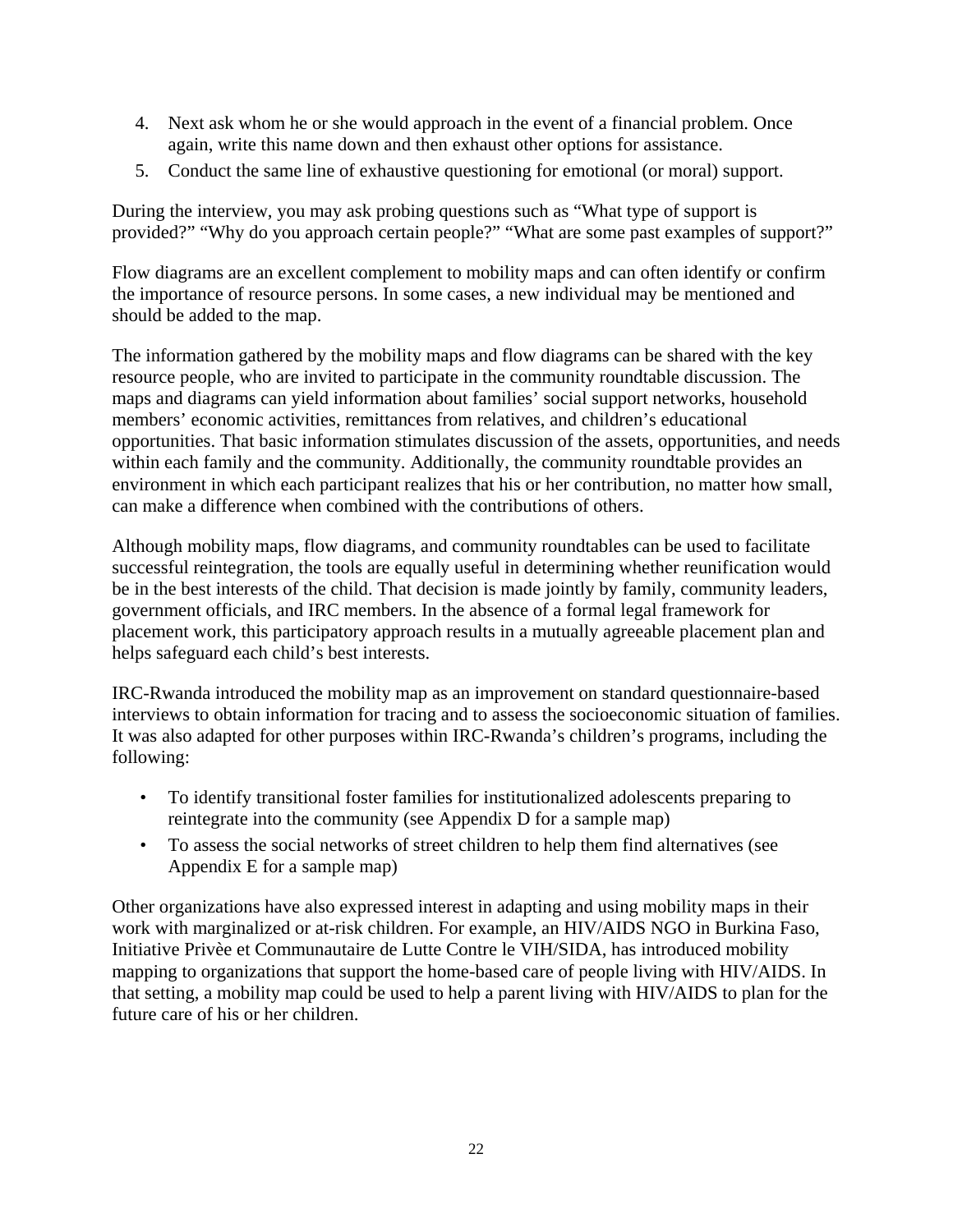## **CONCLUSION**

The examples cited in this paper highlight the versatility and utility of mobility maps and flow diagrams in obtaining useful information and new perspectives on the background and current situation of children and families. The strength of both tools lies in their capacity to illuminate the situation of a child and family in a flexible but structured way. Information gathering that is structured around drawings by members of the household contributes to a personal, informative interview and builds rapport between the worker and the child or household. Equally important, both tools help launch a participatory, community-based reintegration process, and they help place the agency in an appropriate supporting role rather than as the party responsible for providing all resources to make things work.

Mobility maps and flow diagrams are not new in development work, but their use with separated children is both new and promising. Drawings and diagrams have proven to be appropriate and effective for use with children and adults in participatory fieldwork. They, unlike other methods, can empower an illiterate informant who is asked to take the lead in describing the household and identifying its capacities and resources. The inclusive nature and flexibility of maps and diagrams generally yields richer and more relevant information than standard interviewing. They also provide a firm foundation for well-informed decisions about how best to move forward in reintegration work. These tools also show promise for creative use in various kinds of work with vulnerable children.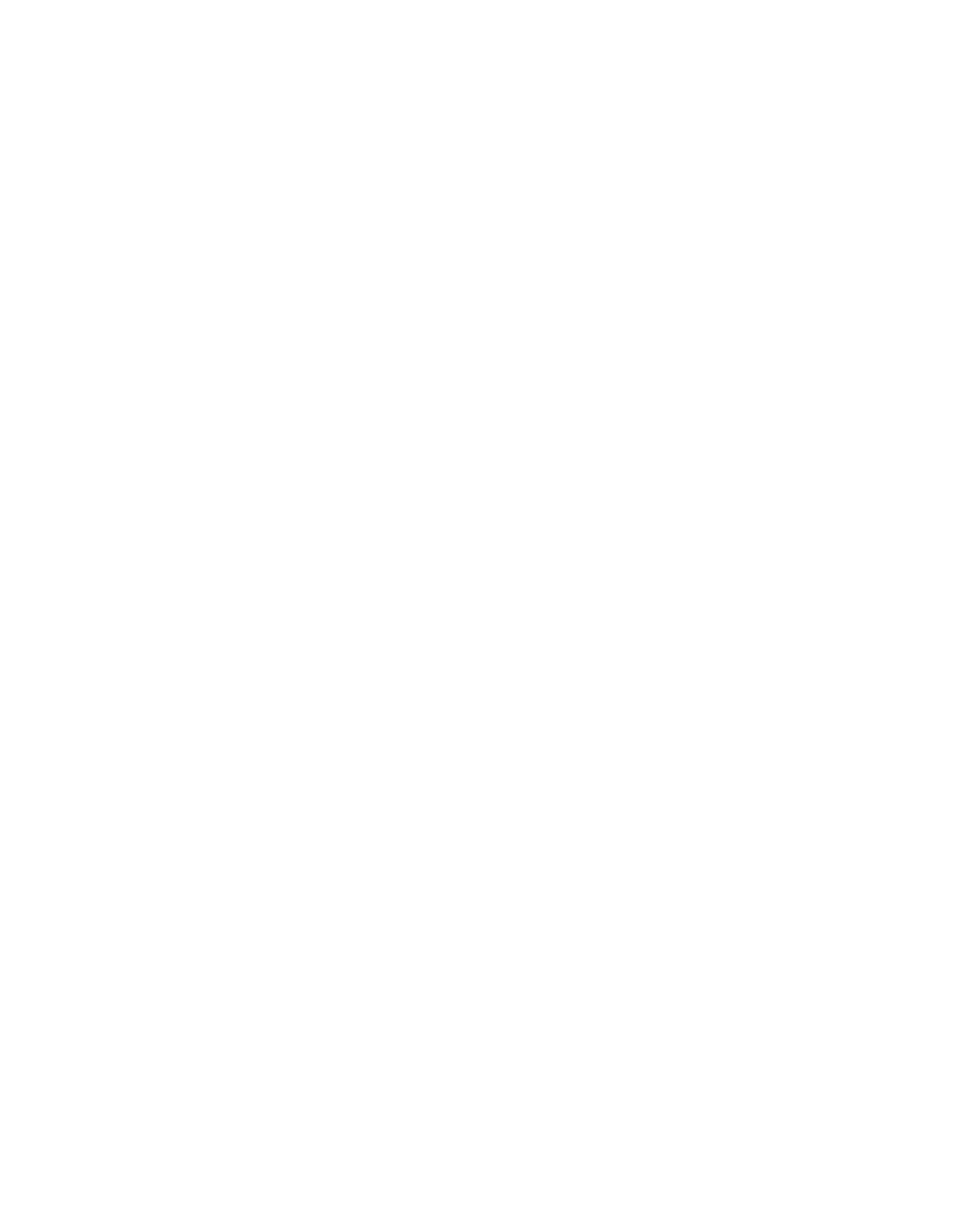## **APPENDIX A: RESOURCE DOCUMENTS**

#### **Works Related to Separated and Orphaned Children**

- De Lay, B. "A New Approach for Community-Based Reunification and Reintegration Work of Separated Children in Rwanda: The International Rescue Committee's Experience" (in draft).
- International Save the Children Alliance. *Promoting Psychosocial Well-being among Children Affected by Armed Conflict and Displacement: Principles and Approaches*. International Save the Children Alliance, 1996.
- Merkelbach, M. "Reunified Children Separated from Their Families after the Rwandan Crisis of 1994: The Relative Value of a Central Database. *International Review of the Red Cross*, no. 838 (June 30, 2000): 351–67.
- Ressler, E., N. Boothby, and D. Steinbock. *Unaccompanied Children: Care and Protection in Wars, Natural Disasters, and Refugee Movements.* New York and Oxford: Oxford University Press, 1988.
- Uppard, S., C. Petty, and M. Tamplin. *Working with Separated Children: A Training Manual.* Save the Children (U.K.), 1998.
- Williamson, J., and A. Moser. *Unaccompanied Children in Emergencies: A Field Guide for Their Care and Protection*. International Social Services, 1987.
- United Nations High Commissioner for Refugees. *Refugee Children: Guidelines on Protection and Care.* UNHCR, 1994.

#### **Works Related to PLA and Research with Children**

- More than 40 documents on the use of PLA and related methods in development and relief work are available from the International Institute for Environment and Development (IIED) at <http://www.iied.org/bookshop/sd\_spla.html>.
- Boyden, J., and J. Ennew. *Children in Focus—A Manual for Participatory Research with Children*. Radda Barnen, 1997.
- Butler, S., J. Gross, and H. Hayne. "The Effect of Drawing on Memory Performance in Young Children," *Developmental Psychology* 31 (1995): 597–608.
- Gross, J., and H. Hayne. "Drawing Facilitates Children's Verbal Reports of Emotionally Laden Events." *Journals of Experimental Psychology* 4, no. 2 (1998): 163–79.
- Johnson, V., J. Hill, and E. Ivan-Smith. *Listening to Smaller Voices: Children in an Environment of Change.* ACTIONAID.
- Petty, J., and others. *A Trainer's Guide for Participatory Learning and Action*. IIED Participatory Methodology Series. 1995.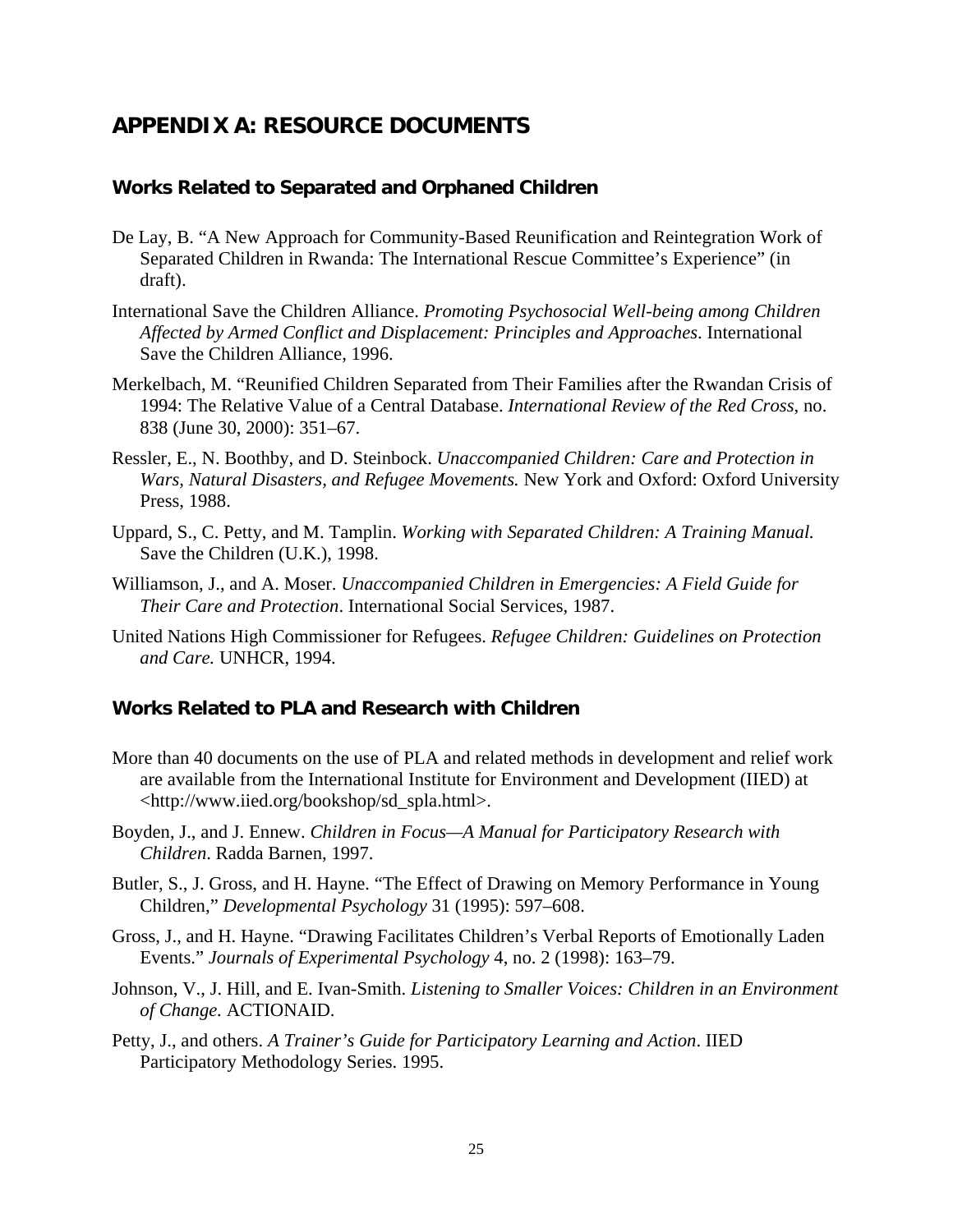*PLA Notes: Notes on Participatory Learning and Action* (formerly *RRA Notes*), no. 25, Special Issue on Children's Participation (February 1996).

United Nations High Commissioner for Refugees. *Action for the Rights of Children*. UNHCR 2000.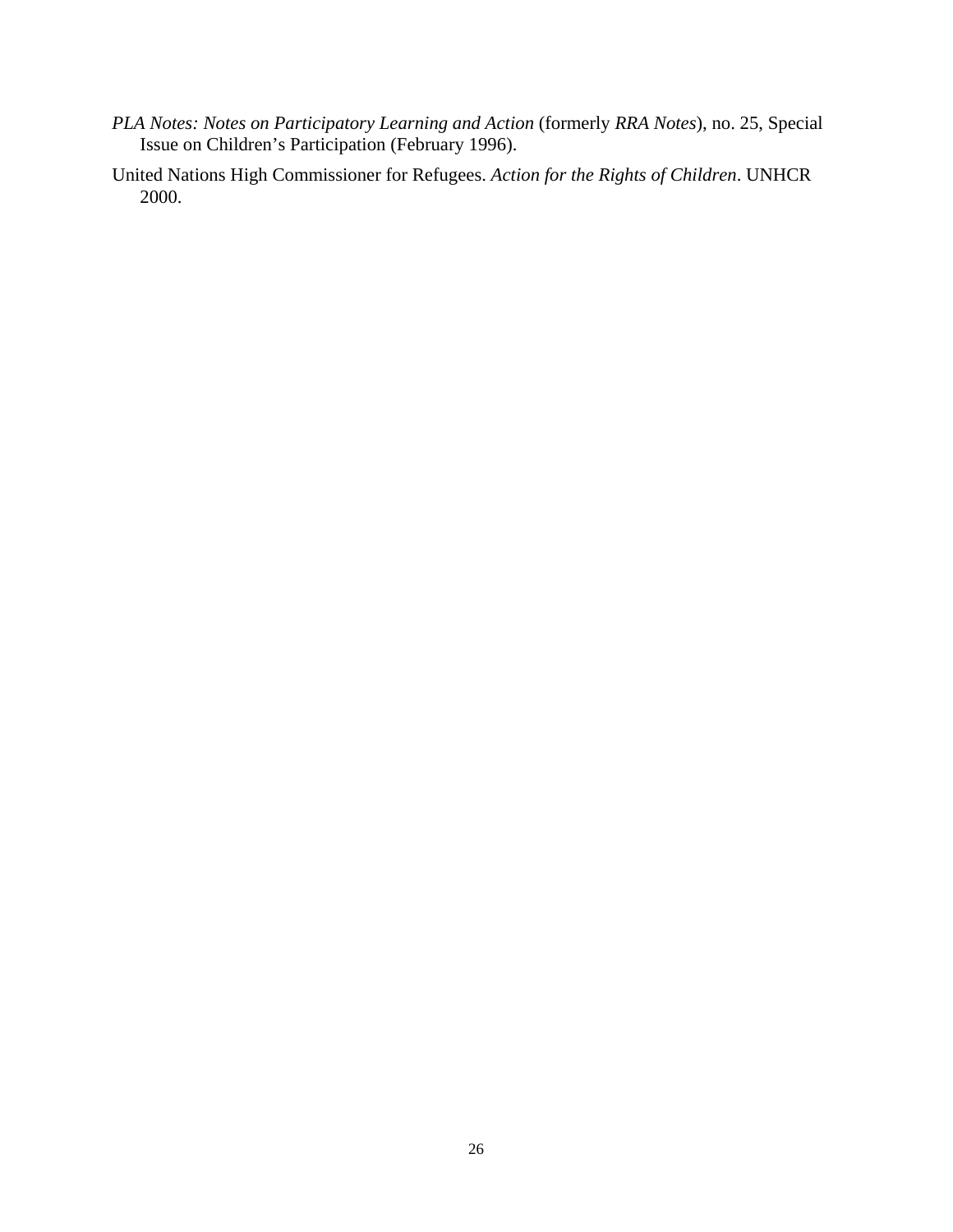# **APPENDIX B: BEATRICE'S STORY**

Beatrice was 8 years old in 1994 when Rwanda was engulfed by war, genocide, and chaos. Psychologists say that, when human beings are faced with a sudden traumatic decision, the instinctual response is "fight or flight." Beatrice's family chose to flee. And so they ran—like so many others before them and so many others after them—into the verdant jungles of the Congo. Almost immediately, Beatrice was separated from her family. Along with a 22-year-old cousin and the family's housekeeper, Beatrice managed to make her way to a refugee camp.

In 1996, as part of the mass of people being repatriated to Rwanda, Beatrice was separated from her cousin. And then there were two—10-year-old Beatrice and her housekeeper. They went to a place called Nbogo. For several months things were all right, but then a disagreement caused Beatrice and the housekeeper to part ways.

Now 11, Beatrice then moved into the household of a supposed friend of the family. He gave Beatrice a choice: if she wanted to go to school, she would have to marry his son—quite a decision for an 11-year-old girl to make. Then the man raped Beatrice and tossed her out of the house. Scared, lonely, depressed, and outraged, she made her way to a local leader, who took her in. The leader's wife mistreated Beatrice. The girl was overworked, not allowed to go to school, and generally abused. One day, Beatrice lashed back, telling the wife that she was not a servant. The very next day, the family dropped Beatrice off at Rulindo Unaccompanied Children's Center.

Later, IRC-Rwanda's unaccompanied children's program came to work at the Rulindo Center. Before then, all efforts to trace Beatrice's family had failed. The girl had not been able to respond to standard tracing interviews. In a simple exercise, caseworkers sat down with Beatrice and asked her to draw her old neighborhood. She did not remember much, but she did recall a crucial piece of information. She was able to name and give the location of her old housekeeper. With Beatrice's mobility map in hand (Figure B.1), the team went to the housekeeper, who was able to give the name and location of Beatrice's cousin. Although the girl's parents were dead, her beloved cousin was still alive and living in Kigali! As it turns out, the cousin had sent out several radio messages in the hope that she would find Beatrice.

On March 24, 2001, Beatrice and her cousin were reunified after 6 years of separation. Their meeting was, as expected, tearful and heartwarming. "Oh, you're all grown up. How you've changed!" were the first words from Beatrice's cousin. The two girls then huddled together for the first time in years, discussing the past, the war, their lives in the interim, and the future. After many years of wandering, abuse, and neglect, Beatrice will be cared for in a nurturing and loving environment. She will continue her education and try to build a better future for herself.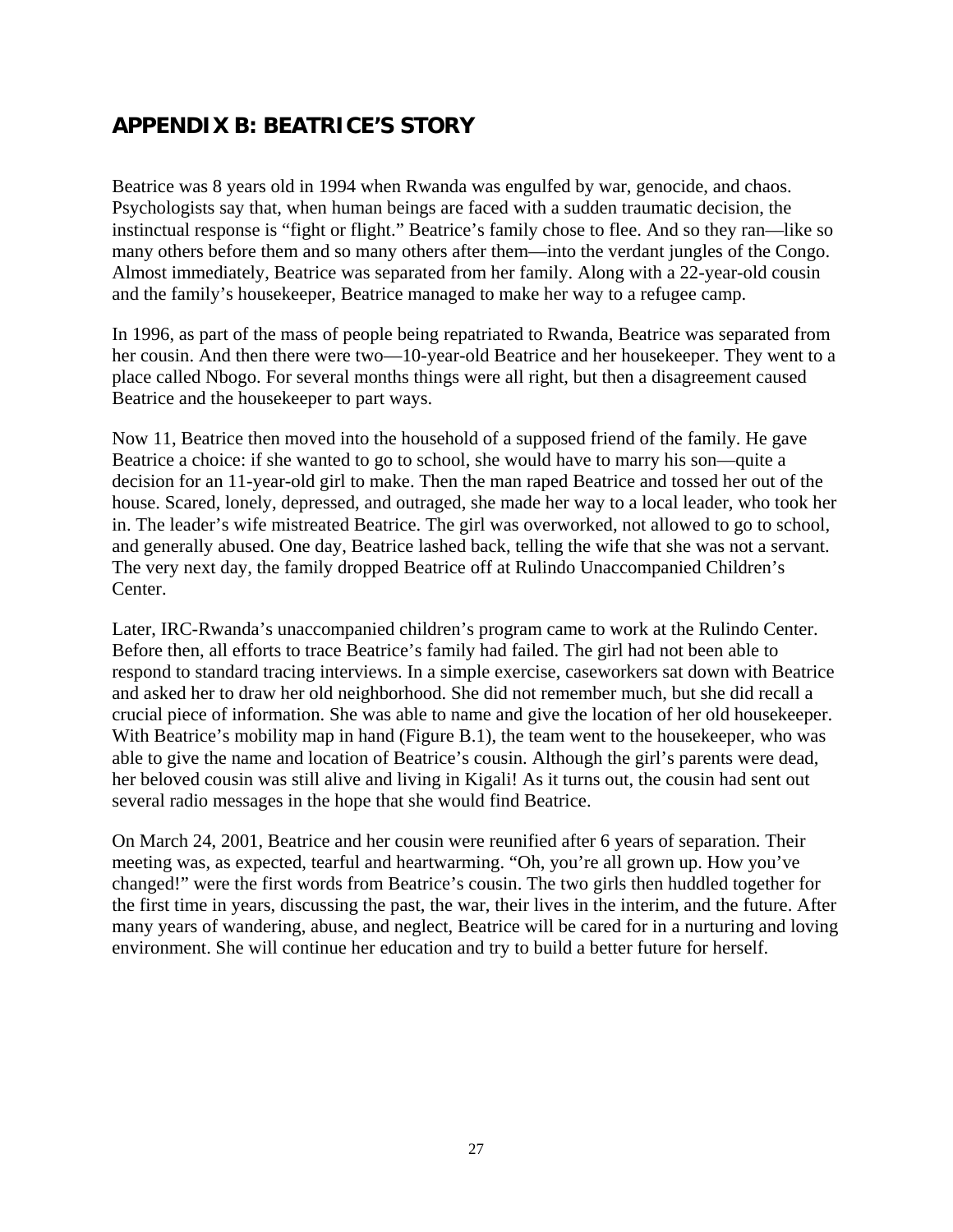

Figure B.1. Beatrice's mobility map.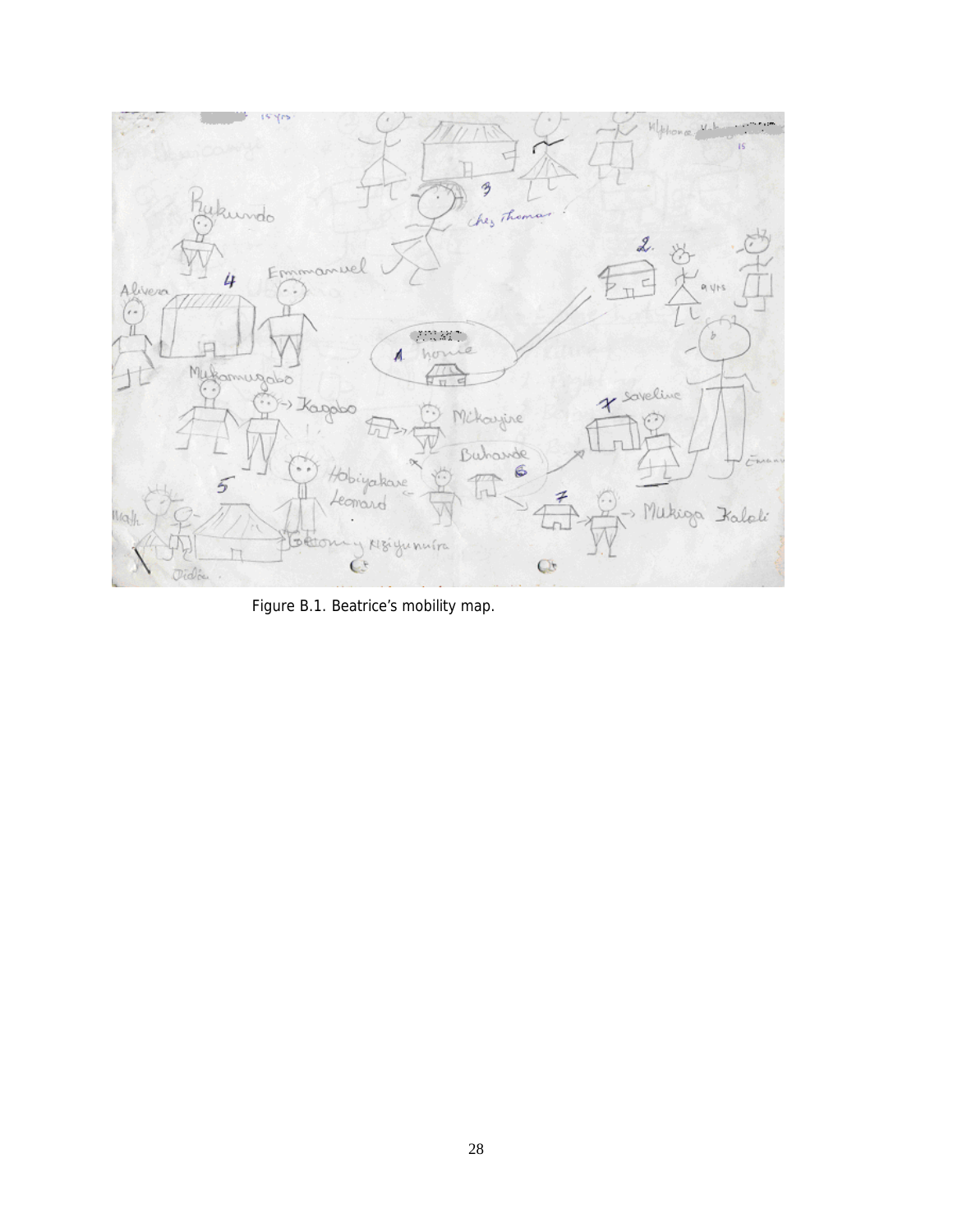# **APPENDIX C: RAPID REVIEW OF HISTORICAL MOBILITY MAPS EFFECTIVENESS IN DISCOVERING NEW TRACING INFORMATION**

| IRC-<br><b>Rwanda</b><br>Case<br><b>Number</b> | Age at<br><b>Time of</b><br><b>Separation</b><br>(Years) | <b>Time between</b><br><b>Separation and</b><br><b>Mobility Mapping</b><br>(Years) | <b>Map</b><br><b>Quality</b> | Did the Map<br><b>Provide New</b><br><b>Tracing Clues?</b> | <b>Description</b><br>of New<br><b>Information</b>                          |
|------------------------------------------------|----------------------------------------------------------|------------------------------------------------------------------------------------|------------------------------|------------------------------------------------------------|-----------------------------------------------------------------------------|
| <b>JAM 117</b>                                 | 5                                                        | 8                                                                                  | Poor                         | N <sub>o</sub>                                             |                                                                             |
| <b>JAM 093</b>                                 | 3                                                        | $\overline{4}$                                                                     | Average                      | Yes                                                        | Additional<br>details about<br>separation                                   |
| <b>JAM 059</b>                                 | $\overline{7}$                                           | 8                                                                                  | Average                      | Yes                                                        | Neighbors'<br>names                                                         |
| <b>JAM 049</b>                                 | 5                                                        | 10                                                                                 | Poor                         | N <sub>o</sub>                                             |                                                                             |
| <b>JAM 038</b>                                 | $\overline{4}$                                           | 6                                                                                  | Poor to<br>average           | N <sub>o</sub>                                             |                                                                             |
| <b>JAM 013</b>                                 | 3                                                        | 5(?)                                                                               | Poor to<br>average           | Yes                                                        | Neighbors'<br>names                                                         |
| <b>JAM 174</b>                                 | 5                                                        | $\overline{4}$                                                                     | Average                      | Yes                                                        | Stepfather's<br>name and the<br>place where the<br>family lived in<br>exile |
| <b>JAM 170</b>                                 | 6                                                        | 8                                                                                  | Good                         | Yes                                                        | Description of<br>household items                                           |
| <b>JAM 155</b>                                 | $\overline{4}$                                           | 5                                                                                  | Poor                         | N <sub>o</sub>                                             |                                                                             |
| <b>JAM 152</b>                                 | $\overline{4}$                                           | 6                                                                                  | Poor                         | N <sub>o</sub>                                             |                                                                             |
| <b>JAM 133</b>                                 | $\overline{4}$                                           | $\overline{4}$                                                                     | Average                      | Yes                                                        | Aunt's name                                                                 |
| <b>JAM 251</b>                                 | $\overline{4}$                                           | 3                                                                                  | Good                         | Yes                                                        | Details about<br>mother and<br>geographic<br>location                       |
| <b>JAM 300</b>                                 | $\overline{4}$                                           | 6                                                                                  | Average                      | No                                                         |                                                                             |
| <b>JAM 001</b>                                 | $\overline{4}$                                           | 3                                                                                  | Poor                         | Yes                                                        | Details about<br>father's<br>occupation                                     |
| <b>JAM 103</b>                                 | 6                                                        | $\overline{7}$                                                                     | Average                      | Yes                                                        | Details about                                                               |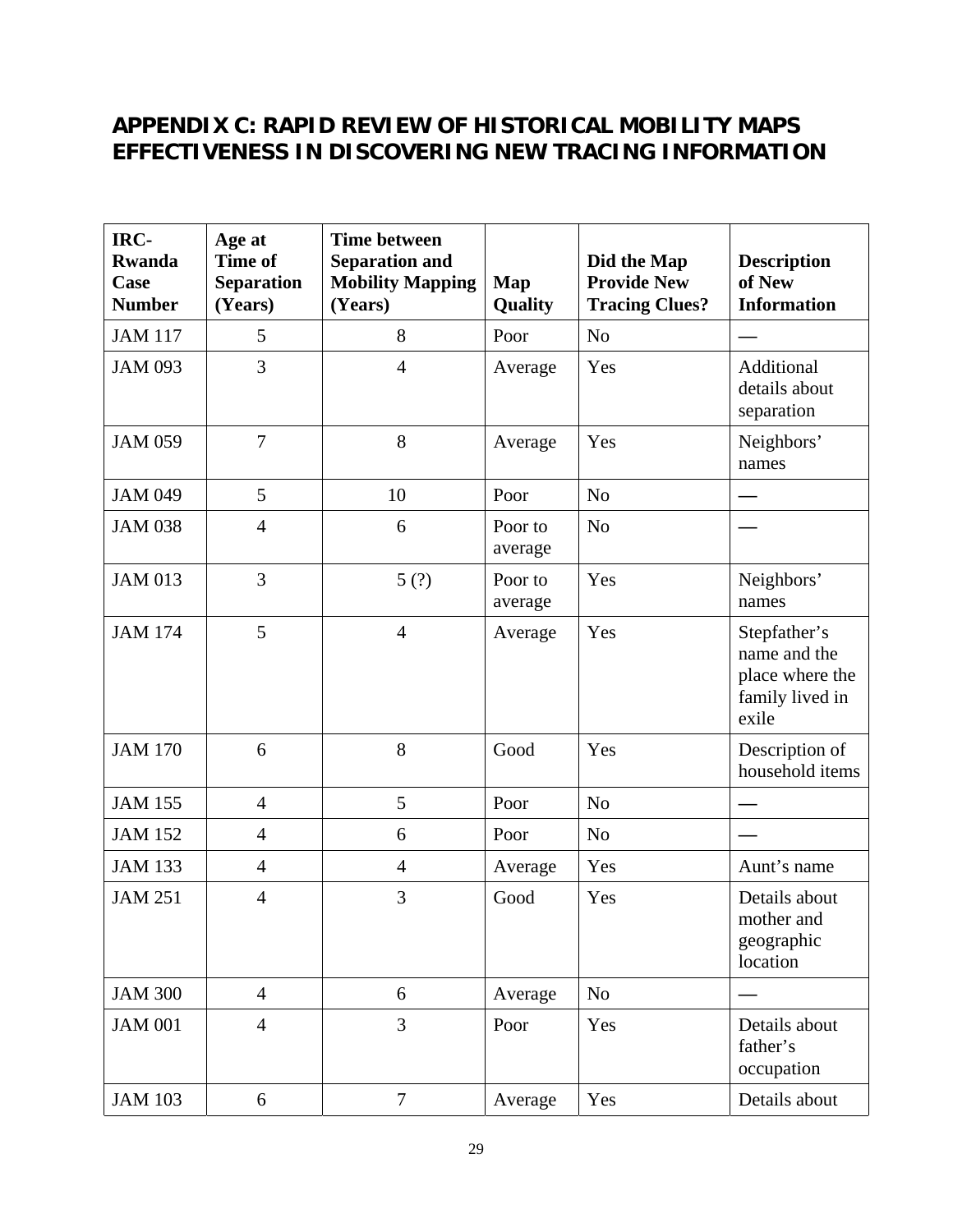|                |    |   |         |                | separation                                                                 |
|----------------|----|---|---------|----------------|----------------------------------------------------------------------------|
| <b>JAM 193</b> | 5  | 7 | Poor    | N <sub>o</sub> |                                                                            |
| <b>JAM 141</b> | 6  | 8 | Average | Yes            | Details about<br>where<br>grandmother<br>lives                             |
| <b>JAM 158</b> | 5  | 7 | Average | N <sub>o</sub> |                                                                            |
| <b>JAM 299</b> | 10 | 6 | Good    | Yes            | Details about<br>neighborhood<br>market and<br>surrounding<br>neighborhood |
|                |    |   |         |                |                                                                            |
|                |    |   |         |                |                                                                            |
|                |    |   |         |                |                                                                            |
|                |    |   |         |                |                                                                            |

Note: The above table represents the findings from a random sample of maps from two centers.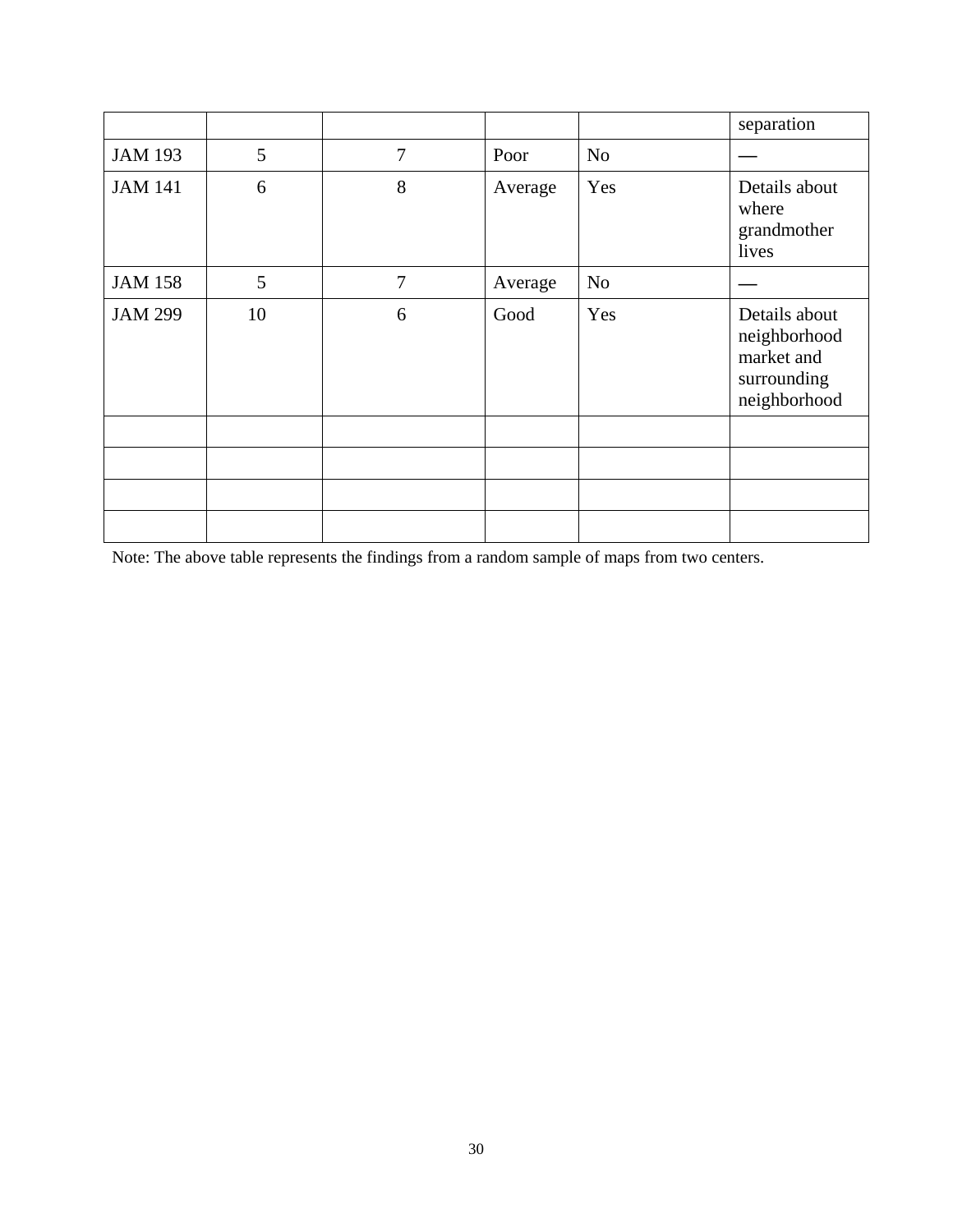# **APPENDIX D: MOBILITY MAPS: A TOOL TO IDENTIFY FOSTER FAMILIES FOR ADOLESCENTS**



Figure D.1. A mobility map adapted to identify transitional foster families for institutionalized adolescents preparing to reintegrate into the community.